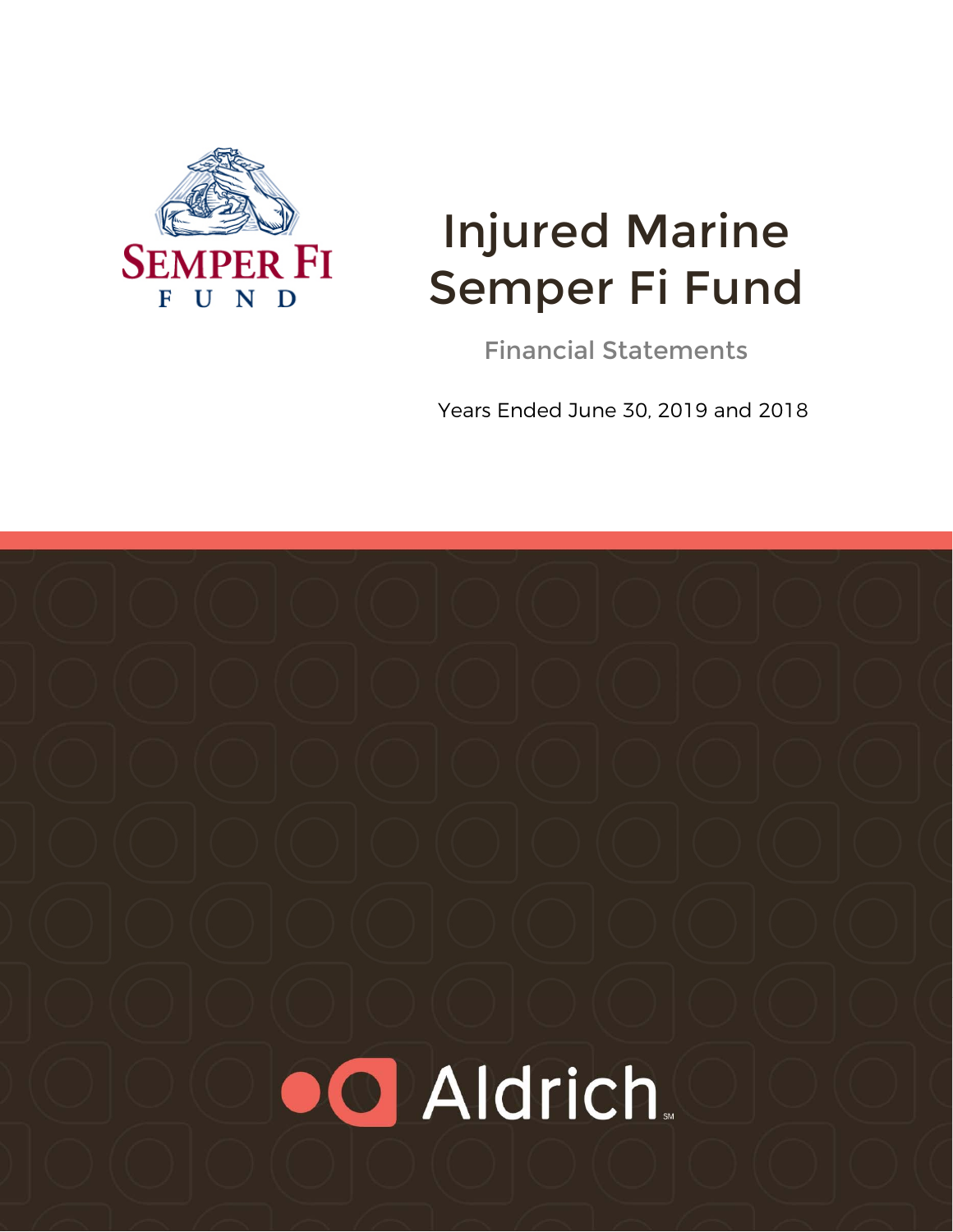# **Financial Statements**

Years Ended June 30, 2019 and 2018

# **Table of Contents**

|                                          | Page |
|------------------------------------------|------|
| Independent Auditors' Report             |      |
| Financial Statements:                    |      |
| <b>Statements of Financial Position</b>  | 2    |
| <b>Statements of Activities</b>          | 3    |
| <b>Statements of Functional Expenses</b> | 5    |
| <b>Statements of Cash Flows</b>          |      |
| Notes to Financial Statements            | 8    |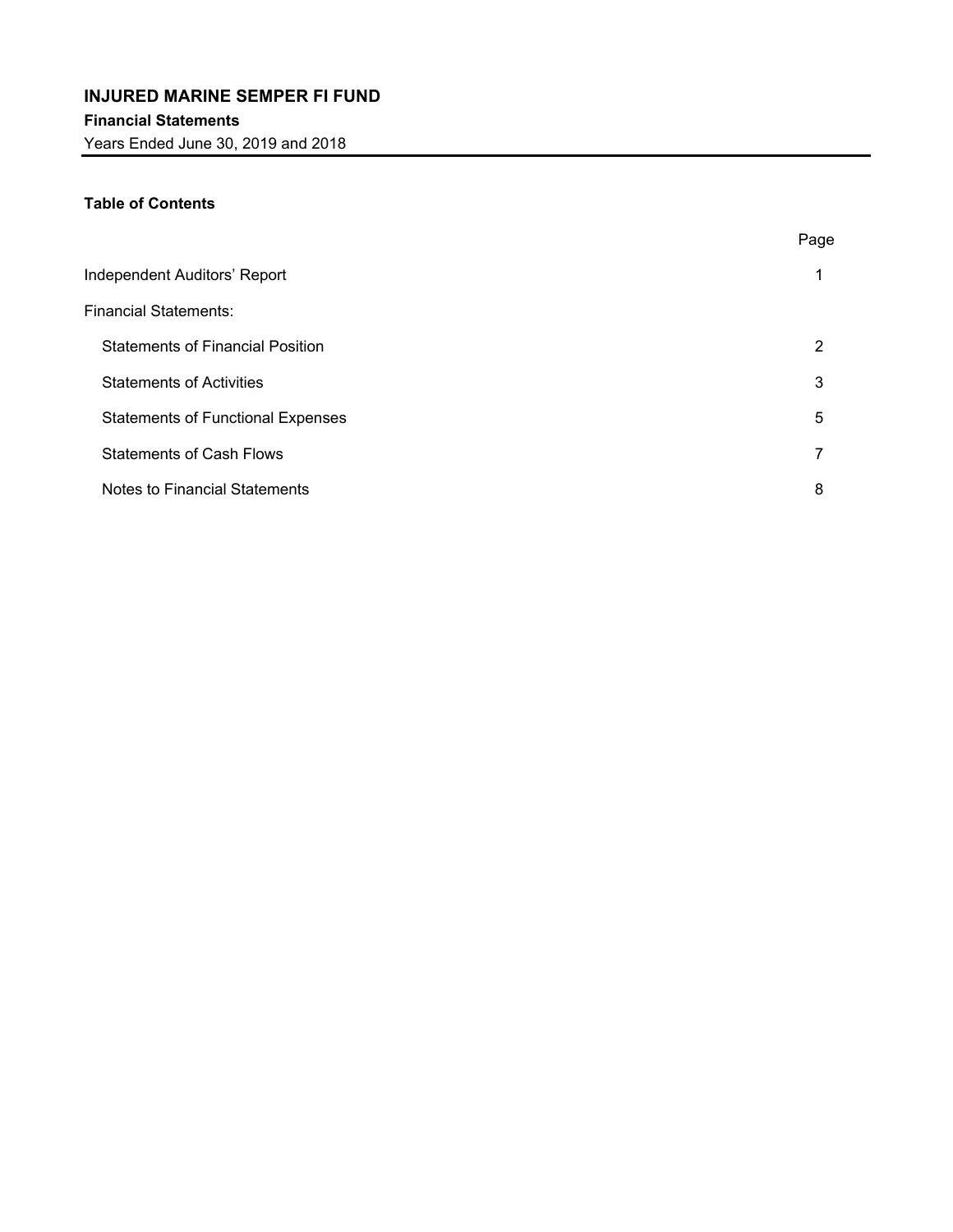

## INDEPENDENT AUDITORS' REPORT

To the Board of Directors Injured Marine Semper Fi Fund

We have audited the accompanying financial statements of Injured Marine Semper Fi Fund (a nonprofit organization), which are comprised of the statements of financial position as of June 30, 2019 and 2018, the related statements of activities, functional expenses, and cash flows for the years then ended, and the related notes to the financial statements.

#### **Management's Responsibility for the Financial Statements**

Management is responsible for the preparation and fair presentation of these financial statements in accordance with accounting principles generally accepted in the United States of America; this includes the design, implementation, and maintenance of internal controls relevant to the preparation and fair presentation of financial statements that are free from material misstatement, whether due to fraud or error.

#### **Auditors' Responsibility**

Our responsibility is to express an opinion on these financial statements based on our audits. We conducted our audits in accordance with auditing standards generally accepted in the United States of America. Those standards require that we plan and perform the audit to obtain reasonable assurance about whether the financial statements are free from material misstatement.

An audit involves performing procedures to obtain audit evidence about the amounts and disclosures in the financial statements. The procedures selected depend on the auditor's judgment, including the assessment of the risks of material misstatement of the financial statements, whether due to fraud or error. In making those risk assessments, the auditor considers internal control relevant to the entity's preparation and fair presentation of the financial statements in order to design audit procedures that are appropriate in the circumstances, but not for the purpose of expressing an opinion on the effectiveness of the entity's internal control. Accordingly, we express no such opinion. An audit also includes evaluating the appropriateness of accounting policies used and the reasonableness of significant accounting estimates made by management, as well as evaluating the overall presentation of the financial statements.

We believe the audit evidence we have obtained is sufficient and appropriate to provide a basis for our audit opinion.

#### **Opinion**

In our opinion, the financial statements referred to above present fairly, in all material respects, the financial position of Injured Marine Semper Fi Fund as of June 30, 2019 and 2018, and the changes in its net assets and its cash flows for the years then ended in accordance with accounting principles generally accepted in the United States of America.

## **Emphasis-of-Matter Regarding a Change in Accounting Principle**

As discussed in Note  $\overline{1}$  to the financial statements, Injured Marine Semper Fi Fund adopted Accounting Standards Update (ASU) No. 2016-14, *Not-for-Profit Entities (Topic 958); Presentation of Financial Statements for Not-for-Profit Entities* for the year ended June 30, 2019. Our opinion is not modified with respect to this matter.

Aldrich CPAs + Adrisons LLP

San Diego, California November 25, 2019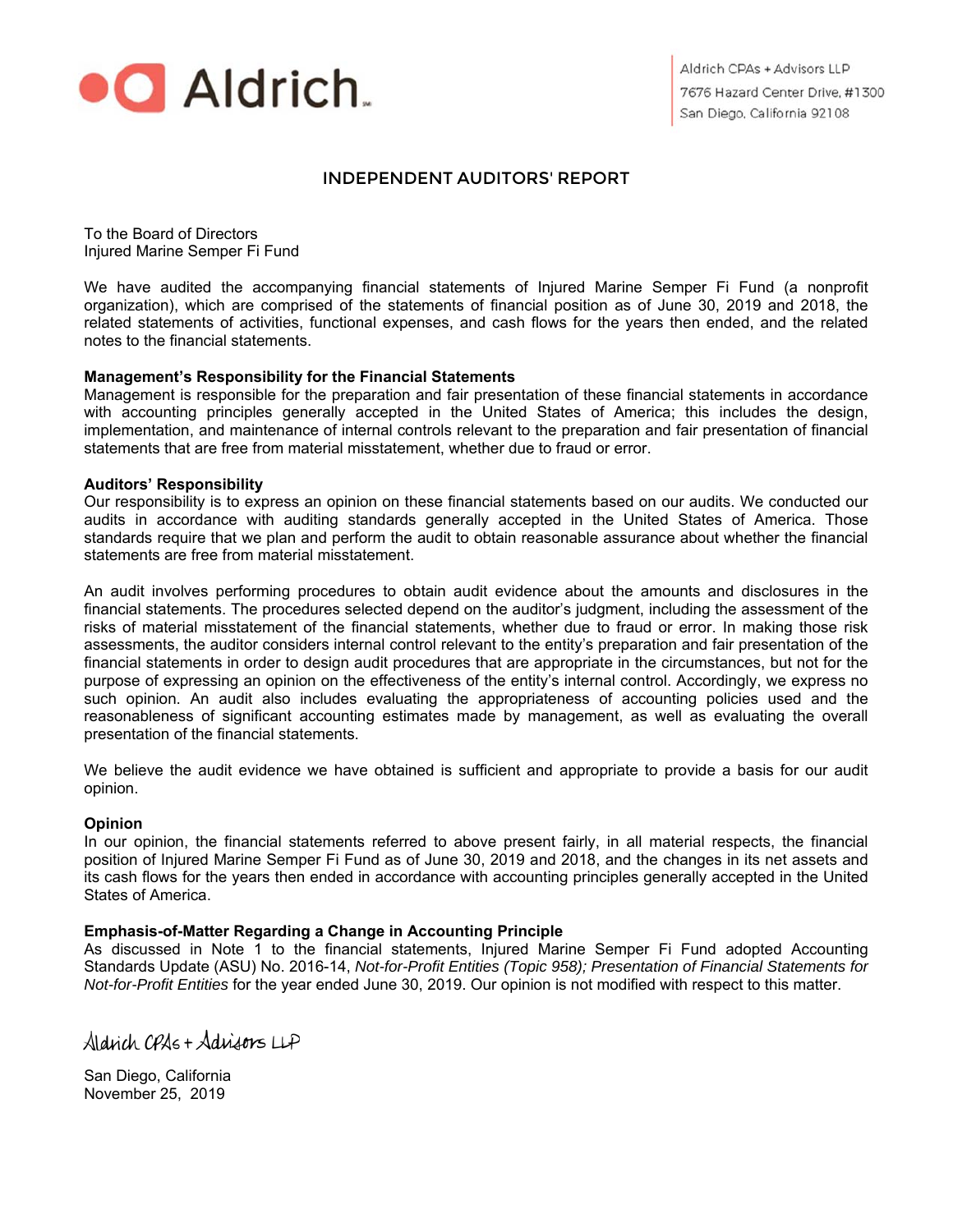# **Statements of Financial Position**

June 30, 2019 and 2018

|                                                         | 2019             | 2018             |
|---------------------------------------------------------|------------------|------------------|
| <b>ASSETS</b>                                           |                  |                  |
| Cash and cash equivalents                               | \$<br>1,061,197  | \$<br>828,788    |
| Accounts receivable                                     | 110,167          | 124,507          |
| Investments                                             | 23,039,675       | 20,250,944       |
| Unconditional promises to give                          | 6,850,000        | 7,350,000        |
| Prepaid expenses                                        | 1,810,560        | 880,041          |
| Property and equipment, net of accumulated depreciation | 258,870          | 364,661          |
| <b>Total Assets</b>                                     | \$<br>33,130,469 | \$<br>29,798,941 |
| <b>LIABILITIES AND NET ASSETS</b>                       |                  |                  |
| Liabilities:                                            |                  |                  |
| Accounts payable                                        | \$<br>414,794    | \$<br>106,496    |
| Accrued expenses                                        | 755,081          | 870,590          |
| <b>Total Liabilities</b>                                | 1,169,875        | 977,086          |
| Net Assets:                                             |                  |                  |
| Without donor restrictions:                             | 18,986,745       | 16,239,094       |
| With donor restrictions:                                |                  |                  |
| Purpose-restricted                                      | 5,700,158        | 5,309,070        |
| Time-restricted                                         | 4,000,000        | 4,000,000        |
| Perpetual in nature                                     | 3,273,691        | 3,273,691        |
| <b>Total With Donor Restrictions</b>                    | 12,973,849       | 12,582,761       |
| <b>Total Net Assets</b>                                 | 31,960,594       | 28,821,855       |
| <b>Total Liabilities and Net Assets</b>                 | \$<br>33,130,469 | \$<br>29,798,941 |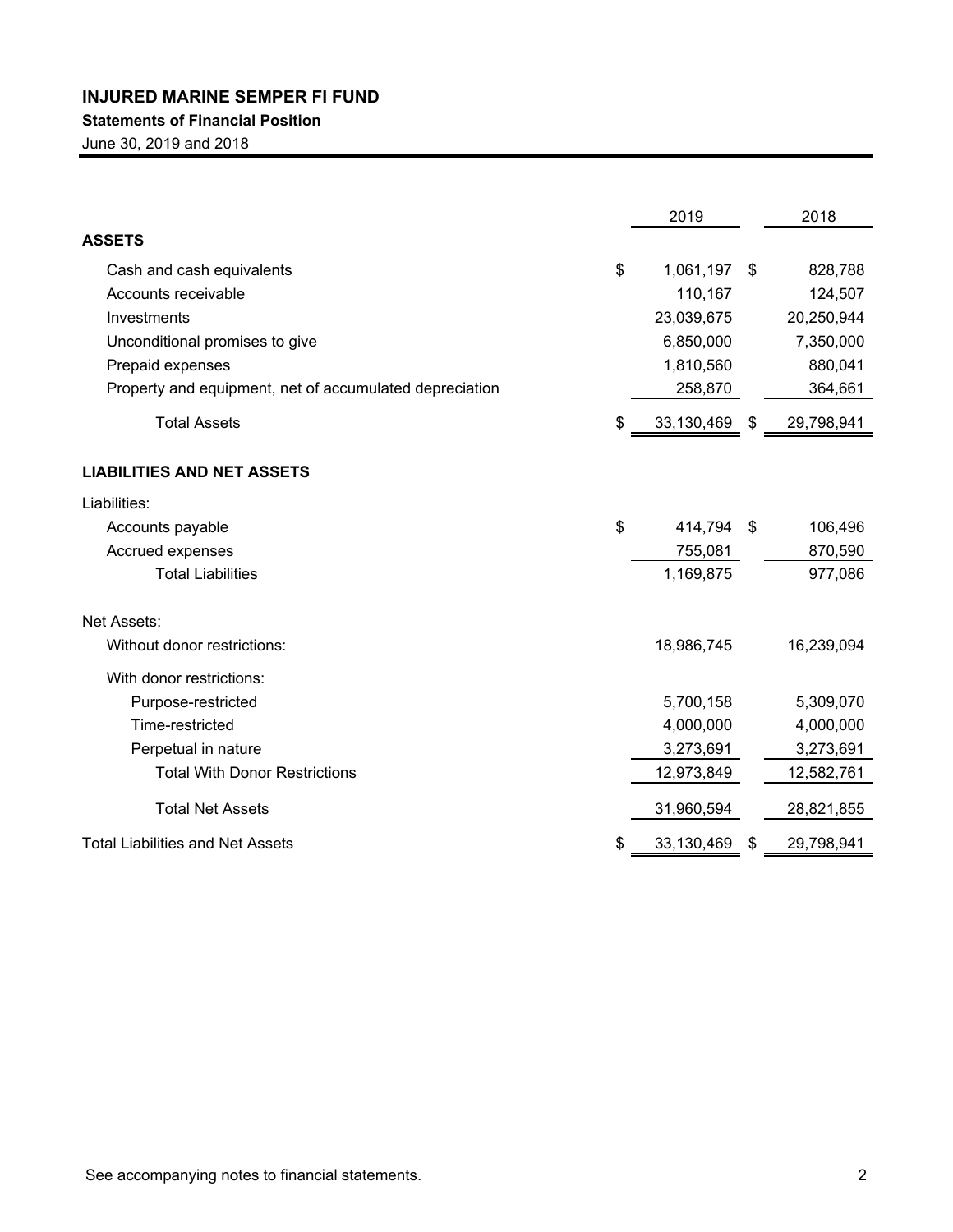## **Statement of Activities**

|                                               | <b>Without Donor</b><br>Restriction |    | With Donor<br>Restriction |    | Total      |
|-----------------------------------------------|-------------------------------------|----|---------------------------|----|------------|
| Support and Other Revenue:                    |                                     |    |                           |    |            |
| Contributions                                 | \$<br>20,440,732                    | S  | 17,401,327                | S  | 37,842,059 |
| Special events:                               |                                     |    |                           |    |            |
| Revenue                                       | 894,315                             |    |                           |    | 894,315    |
| Expense                                       | (277, 404)                          |    |                           |    | (277, 404) |
| Special Events, net                           | 616,911                             |    |                           |    | 616,911    |
| Investment income, net                        | 857,896                             |    | 228,495                   |    | 1,086,391  |
| In-kind contributions                         | 42,823                              |    | 400                       |    | 43,223     |
| Net assets released from restrictions-time    | 9,000,000                           |    | (9,000,000)               |    |            |
| Net assets released from restrictions-purpose | 8,239,134                           |    | (8, 239, 134)             |    |            |
| <b>Total Support and Other Revenue</b>        | 39,197,496                          |    | 391,088                   |    | 39,588,584 |
| Expenses:                                     |                                     |    |                           |    |            |
| Program services:                             |                                     |    |                           |    |            |
| Family support                                | 23,839,063                          |    |                           |    | 23,839,063 |
| Transition                                    | 4,267,401                           |    |                           |    | 4,267,401  |
| Integrative wellness                          | 5,154,414                           |    |                           |    | 5,154,414  |
| <b>Total Program Services</b>                 | 33,260,878                          |    |                           |    | 33,260,878 |
| Supporting services:                          |                                     |    |                           |    |            |
| Management and general                        | 2,304,853                           |    |                           |    | 2,304,853  |
| Fundraising                                   | 884,114                             |    |                           |    | 884,114    |
| <b>Total Expenses</b>                         | 36,449,845                          |    |                           |    | 36,449,845 |
| Increase in Net Assets                        | 2,747,651                           |    | 391,088                   |    | 3,138,739  |
| Net Assets, beginning                         | 16,239,094                          |    | 12,582,761                |    | 28,821,855 |
| Net Assets, ending                            | \$<br>18,986,745                    | \$ | 12,973,849                | \$ | 31,960,594 |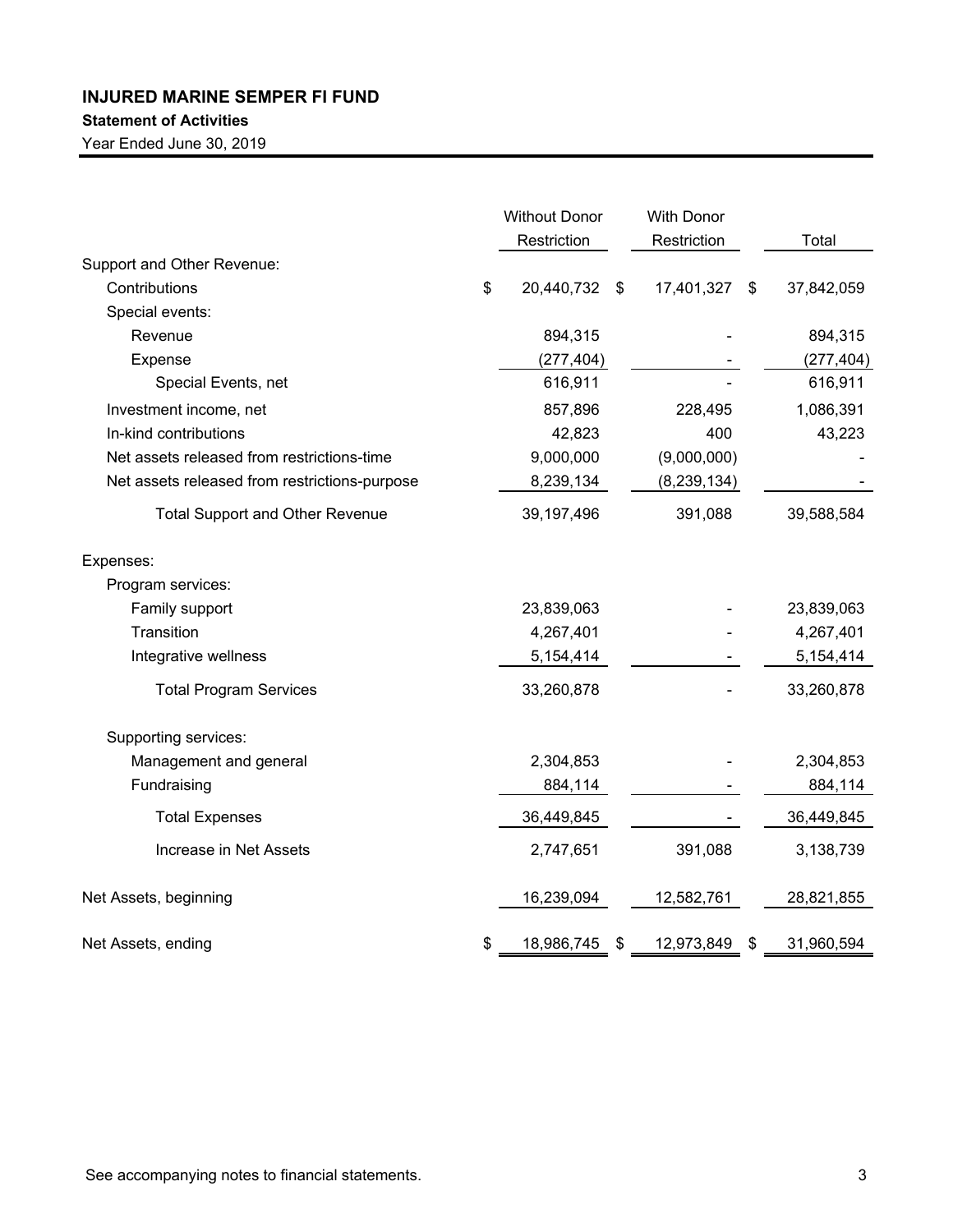## **Statement of Activities**

|                                               | <b>Without Donor</b><br>Restriction | <b>With Donor</b><br>Restriction | Total            |
|-----------------------------------------------|-------------------------------------|----------------------------------|------------------|
| Support and Other Revenue:                    |                                     |                                  |                  |
| Contributions                                 | \$<br>19,043,606                    | \$<br>20, 162, 215               | \$<br>39,205,821 |
| Special events:                               |                                     |                                  |                  |
| Revenue                                       | 975,680                             |                                  | 975,680          |
| Expense                                       | (307, 670)                          |                                  | (307, 670)       |
| Special Events, net                           | 668,010                             |                                  | 668,010          |
| Investment income, net                        | 331,882                             | 298,268                          | 630,150          |
| In-kind contributions                         | 128,268                             | 4,900                            | 133,168          |
| Net assets released from restrictions-time    | 10,000,000                          | (10,000,000)                     |                  |
| Net assets released from restrictions-purpose | 5,917,656                           | (5,917,656)                      |                  |
| <b>Total Support and Other Revenue</b>        | 36,089,422                          | 4,547,727                        | 40,637,149       |
| Expenses:                                     |                                     |                                  |                  |
| Program services:                             |                                     |                                  |                  |
| Family support                                | 21,098,090                          |                                  | 21,098,090       |
| Transition                                    | 4,761,296                           |                                  | 4,761,296        |
| Integrative wellness                          | 5,586,225                           |                                  | 5,586,225        |
| <b>Total Program Services</b>                 | 31,445,611                          |                                  | 31,445,611       |
| Supporting services:                          |                                     |                                  |                  |
| Management and general                        | 2,017,270                           |                                  | 2,017,270        |
| Fundraising                                   | 853,727                             |                                  | 853,727          |
| <b>Total Expenses</b>                         | 34,316,608                          |                                  | 34,316,608       |
| Increase in Net Assets                        | 1,772,814                           | 4,547,727                        | 6,320,541        |
| Net Assets, beginning                         | 14,466,280                          | 8,035,034                        | 22,501,314       |
| Net Assets, ending                            | \$<br>16,239,094                    | \$<br>12,582,761                 | \$<br>28,821,855 |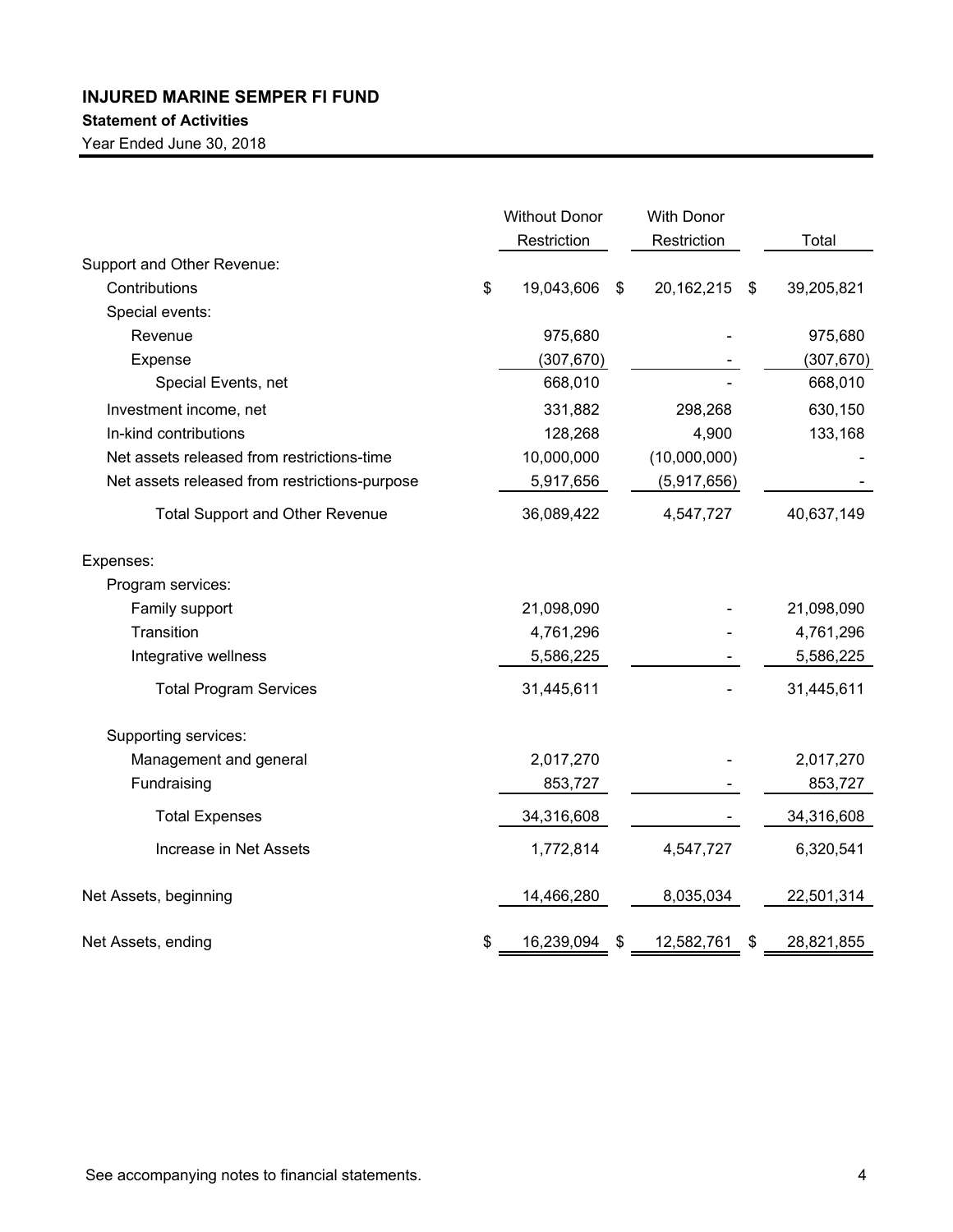# **Statement of Functional Expenses**

|                                      |                       |              |            | <b>Program Services</b> |    | <b>Supporting Services</b> |                 |                 |                  |
|--------------------------------------|-----------------------|--------------|------------|-------------------------|----|----------------------------|-----------------|-----------------|------------------|
|                                      |                       |              |            | Integrative             |    | Total                      | Management      |                 |                  |
|                                      | <b>Family Support</b> |              | Transition | Wellness                |    | Program                    | and General     | Fundraising     | Total            |
| Grants:                              |                       |              |            |                         |    |                            |                 |                 |                  |
| Family support                       | \$                    | 7,615,171 \$ |            | \$                      |    | 7,615,171                  | \$              | \$<br>ä,        | \$<br>7,615,171  |
| Housing                              | 6,640,770             |              |            |                         |    | 6,640,770                  |                 |                 | 6,640,770        |
| Recovery through sports              |                       |              |            | 1,903,634               |    | 1,903,634                  |                 |                 | 1,903,634        |
| Military to civilian transition      |                       |              | 1,798,964  |                         |    | 1,798,964                  |                 |                 | 1,798,964        |
| Transportation                       | 1,781,471             |              |            |                         |    | 1,781,471                  |                 |                 | 1,781,471        |
| PTSD, TBI and medical                |                       |              |            | 1,617,254               |    | 1,617,254                  |                 |                 | 1,617,254        |
| <b>Education and career</b>          |                       |              | 1,294,905  |                         |    | 1,294,905                  |                 |                 | 1,294,905        |
| Adaptive equipment                   | 1,245,924             |              |            |                         |    | 1,245,924                  |                 |                 | 1,245,924        |
| Jinx McCain horsemanship             |                       |              |            | 216,066                 |    | 216,066                    |                 |                 | 216,066          |
| <b>Total Grants</b>                  | 17,283,336            |              | 3,093,869  | 3,736,954               |    | 24, 114, 159               |                 |                 | 24,114,159       |
| Wages, taxes, and benefits           | 5,060,255             |              | 905,830    | 1,094,114               |    | 7,060,199                  | 1,698,280       | 545,270         | 9,303,749        |
| Travel, conferences and meetings     |                       | 506,844      | 90,730     | 109,588                 |    | 707,162                    | 37,208          | 17,580          | 761,950          |
| Postage and delivery                 |                       | 231,994      | 41,529     | 50,161                  |    | 323,684                    | 33,515          | 34,208          | 391,407          |
| Education and promotional            |                       | 175,956      | 31,498     | 38,045                  |    | 245,499                    |                 | 134,133         | 379,632          |
| Professional and consulting services |                       | 167,826      | 30,042     | 36,287                  |    | 234,155                    | 76,576          | 64,291          | 375,022          |
| Donation processing                  |                       |              |            |                         |    |                            | 287,245         | 34,811          | 322,056          |
| Other operating expenses             |                       | 94,795       | 16,969     | 20,496                  |    | 132,260                    | 91,602          | 24,672          | 248,534          |
| Office rent and expenses             |                       | 143,772      | 25,736     | 31,086                  |    | 200,594                    | 28,359          | 13,667          | 242,620          |
| Communications                       |                       | 93,399       | 16,719     | 20,194                  |    | 130,312                    | 24,729          | 5,584           | 160,625          |
| Depreciation                         |                       | 80,886       | 14,479     | 17,489                  |    | 112,854                    | 27,339          | 9,898           | 150,091          |
|                                      | 6,555,727             |              | 1,173,532  | 1,417,460               |    | 9,146,719                  | 2,304,853       | 884,114         | 12,335,686       |
| <b>Total Expenses</b>                | 23,839,063            |              | 4,267,401  | 5,154,414               |    | 33,260,878                 | 2,304,853       | 884,114         | 36,449,845       |
| <b>Special Events Expenses</b>       |                       |              |            |                         |    |                            |                 | 277,404         | 277,404          |
| <b>Total Functional Expenses</b>     | 23,839,063<br>\$      | \$           | 4,267,401  | \$<br>5,154,414         | \$ | 33,260,878                 | \$<br>2,304,853 | \$<br>1,161,518 | \$<br>36,727,249 |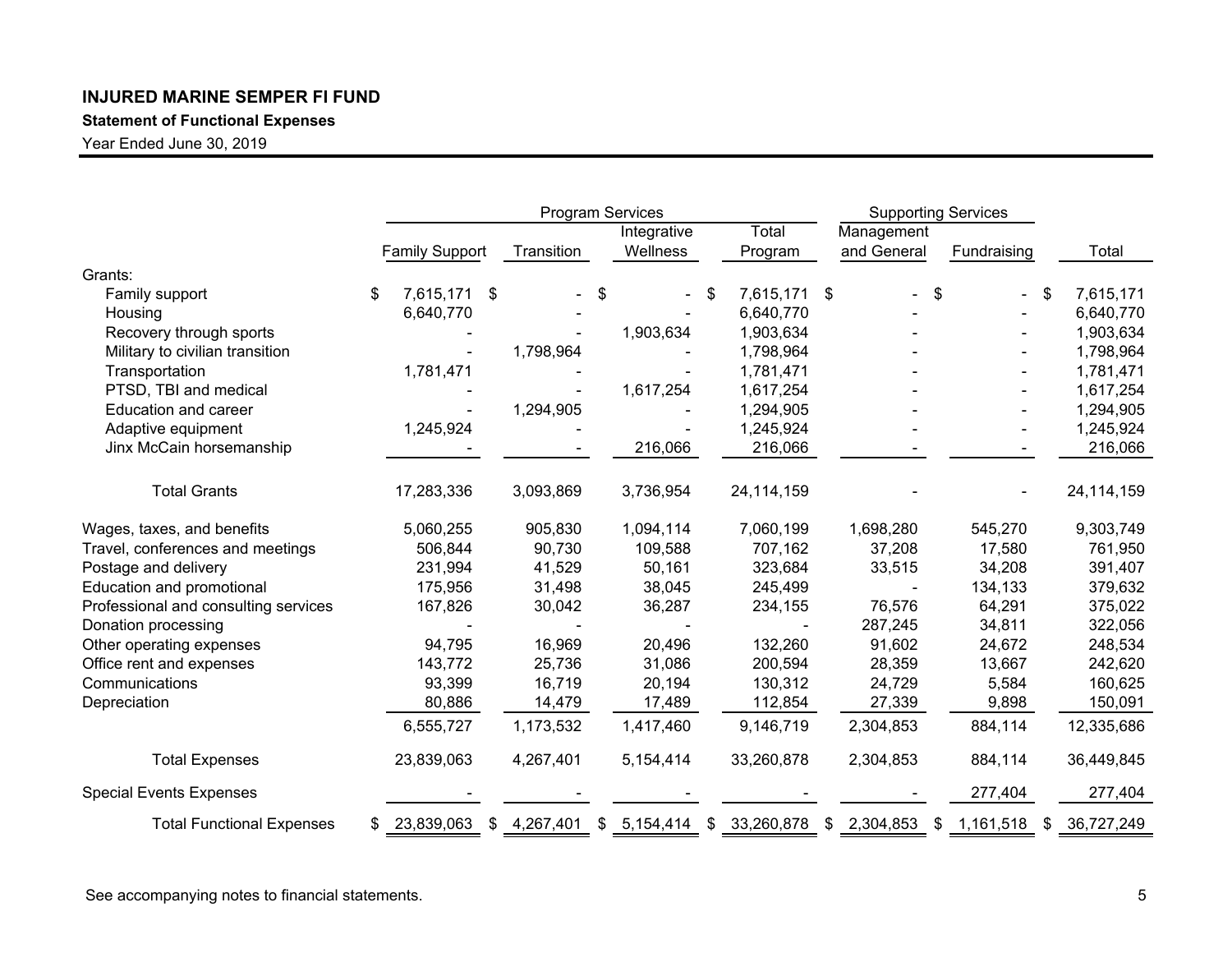# **Statement of Functional Expenses**

|                                      |                       | Program Services |            |    |             |    |              |    | <b>Supporting Services</b> |                                 |            |
|--------------------------------------|-----------------------|------------------|------------|----|-------------|----|--------------|----|----------------------------|---------------------------------|------------|
|                                      |                       |                  |            |    | Integrative |    | Total        |    | Management                 |                                 |            |
|                                      | <b>Family Support</b> |                  | Transition |    | Wellness    |    | Program      |    | and General                | Fundraising                     | Total      |
| Grants:                              |                       |                  |            |    |             |    |              |    |                            |                                 |            |
| Family support                       | \$<br>6,873,432 \$    |                  |            | \$ |             | \$ | 6,873,432 \$ |    |                            | \$<br>$\boldsymbol{\mathsf{s}}$ | 6,873,432  |
| Housing                              | 5,766,055             |                  |            |    |             |    | 5,766,055    |    |                            |                                 | 5,766,055  |
| Recovery through sports              |                       |                  |            |    | 2,132,917   |    | 2,132,917    |    |                            |                                 | 2,132,917  |
| Military to civilian transition      |                       |                  | 1,864,627  |    |             |    | 1,864,627    |    |                            |                                 | 1,864,627  |
| Transportation                       | 1,415,988             |                  |            |    |             |    | 1,415,988    |    |                            |                                 | 1,415,988  |
| PTSD, TBI and medical                |                       |                  |            |    | 1,651,659   |    | 1,651,659    |    |                            |                                 | 1,651,659  |
| <b>Education and career</b>          |                       |                  | 1,605,519  |    |             |    | 1,605,519    |    |                            |                                 | 1,605,519  |
| Adaptive equipment                   | 1,321,314             |                  |            |    |             |    | 1,321,314    |    |                            |                                 | 1,321,314  |
| Jinx McCain horsemanship             |                       |                  |            |    | 286,798     |    | 286,798      |    |                            |                                 | 286,798    |
| <b>Total Grants</b>                  | 15,376,789            |                  | 3,470,146  |    | 4,071,374   |    | 22,918,309   |    |                            |                                 | 22,918,309 |
| Wages, taxes, and benefits           | 4,137,636             |                  | 933,758    |    | 1,095,538   |    | 6,166,932    |    | 1,392,724                  | 436,406                         | 7,996,062  |
| Travel, conferences and meetings     | 480,539               |                  | 108,446    |    | 127,235     |    | 716,220      |    | 33,008                     | 19,915                          | 769,143    |
| Postage and delivery                 | 238,875               |                  | 53,908     |    | 63,248      |    | 356,031      |    | 31,729                     | 45,574                          | 433,334    |
| Education and promotional            | 212,349               |                  | 47,921     |    | 56,224      |    | 316,494      |    |                            | 167,324                         | 483,818    |
| Professional and consulting services | 284,115               |                  | 64,117     |    | 75,226      |    | 423,458      |    | 96,666                     | 91,428                          | 611,552    |
| Donation processing                  |                       |                  |            |    |             |    |              |    | 302,446                    | 36,593                          | 339,039    |
| Other operating expenses             | 89,580                |                  | 20,216     |    | 23,718      |    | 133,514      |    | 81,173                     | 25,294                          | 239,981    |
| Office rent and expenses             | 130,044               |                  | 29,348     |    | 34,432      |    | 193,824      |    | 27,038                     | 12,312                          | 233,174    |
| Communications                       | 90,911                |                  | 20,516     |    | 24,071      |    | 135,498      |    | 25,703                     | 5,804                           | 167,005    |
| Depreciation                         | 57,252                |                  | 12,920     |    | 15,159      |    | 85,331       |    | 26,783                     | 13,077                          | 125,191    |
|                                      | 5,721,301             |                  | 1,291,150  |    | 1,514,851   |    | 8,527,302    |    | 2,017,270                  | 853,727                         | 11,398,299 |
| <b>Total Expenses</b>                | 21,098,090            |                  | 4,761,296  |    | 5,586,225   |    | 31,445,611   |    | 2,017,270                  | 853,727                         | 34,316,608 |
| <b>Special Events Expenses</b>       |                       |                  |            |    |             |    |              |    |                            | 307,670                         | 307,670    |
| <b>Total Functional Expenses</b>     | \$<br>21,098,090      | \$               | 4,761,296  | \$ | 5,586,225   | \$ | 31,445,611   | \$ | 2,017,270                  | \$<br>1,161,397<br>\$           | 34,624,278 |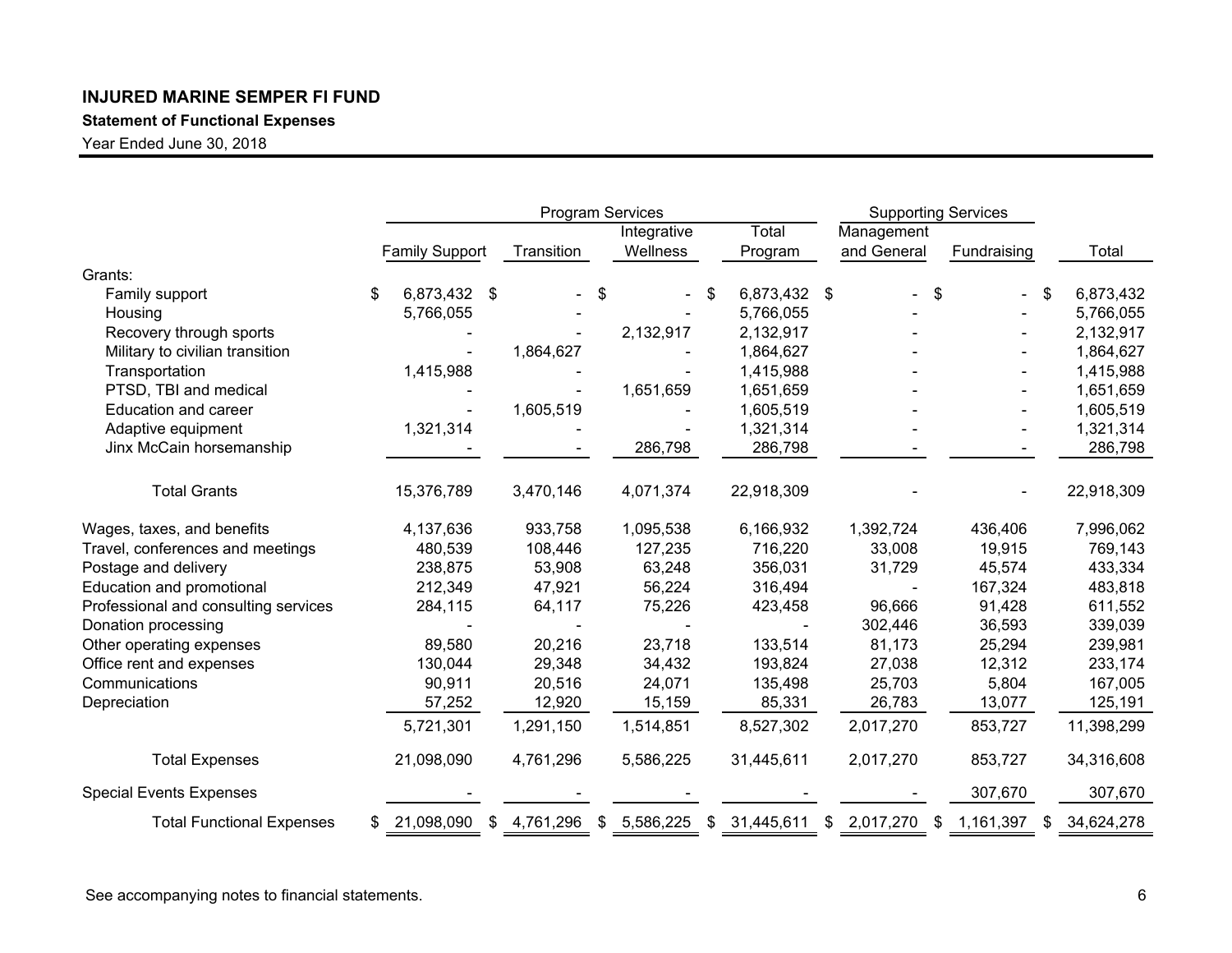# **Statements of Cash Flows**

Years Ended June 30, 2019 and 2018

|                                                                |    | 2019         | 2018             |
|----------------------------------------------------------------|----|--------------|------------------|
| Cash Flows from Operating Activities:                          |    |              |                  |
| Cash received from donors and others                           | \$ | 25,608,437   | \$<br>22,364,660 |
| Payments received on unconditional promises to give            |    | 12,850,000   | 13,450,000       |
| Cash received from investment earnings, net                    |    | 511,521      | 402,299          |
| Cash paid to employees and vendors                             |    | (13,065,494) | (10,980,300)     |
| Cash paid for grants                                           |    | (23,626,267) | (22, 717, 763)   |
| Net Cash Provided by Operating Activities                      |    | 2,278,197    | 2,518,896        |
| Cash Flows from Investing Activities:                          |    |              |                  |
| Purchases of investments                                       |    | (9,372,379)  | (10,989,890)     |
| Proceeds on sales of investments                               |    | 7,370,891    | 8,579,168        |
| Purchases of property and equipment                            |    | (44,300)     | (325, 102)       |
| Net Cash Used by Investing Activities                          |    | (2,045,788)  | (2,735,824)      |
| Cash Flows Provided by Financing Activities:                   |    |              |                  |
| Cash contributions restricted for endowment                    |    |              | 25,000           |
| Net Increase (Decrease) in Cash and Cash Equivalents           |    | 232,409      | (191, 928)       |
| Cash and Cash Equivalents, beginning                           |    | 828,788      | 1,020,716        |
| Cash and Cash Equivalents, ending                              | S  | 1,061,197    | \$<br>828,788    |
| Reconciliation of change in net assets to net cash provided by |    |              |                  |
| operating activities:                                          |    |              |                  |
| Increase in net assets                                         | \$ | 3,138,739    | \$<br>6,320,541  |
| Adjustments to reconcile increase in net assets                |    |              |                  |
| to net cash provided by operating activities:                  |    |              |                  |
| Unrealized gains on investments                                |    | (574, 870)   | (228, 692)       |
| Donated investments                                            |    | (212, 373)   | (343,600)        |
| Contributions restricted to long-term purposes                 |    |              | (25,000)         |
| Other in-kind donations of assets                              |    | (302, 500)   | (320, 695)       |
| Assets distributed as grants                                   |    | 402,600      | 244,545          |
| Depreciation and amortization                                  |    | 150,091      | 125,191          |
| Changes in operating assets and liabilities:                   |    |              |                  |
| Accounts receivable                                            |    | 14,340       | (19,035)         |
| Unconditional promises to give                                 |    | 500,000      | (3,350,000)      |
| Prepaid expenses                                               |    | (1,030,619)  | 2,010            |
| Accounts payable                                               |    | 308,298      | (105, 592)       |
| Accrued expenses                                               |    | (115,509)    | 219,223          |
| Net Cash Provided by Operating Activities                      | \$ | 2,278,197 \$ | 2,518,896        |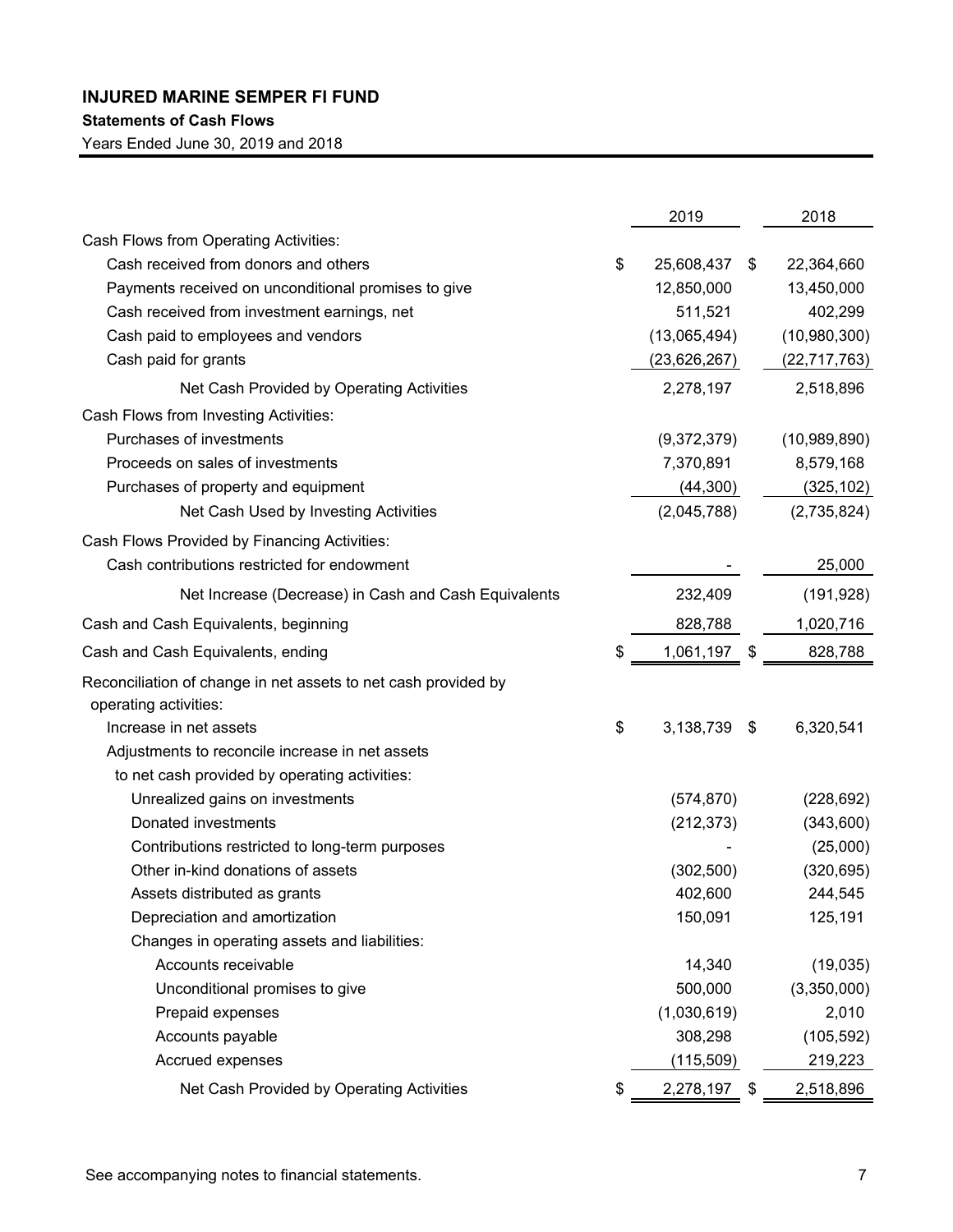## **Notes to Financial Statements**

Years Ended June 30, 2019 and 2018

### **Note 1 - Organization and Summary of Significant Accounting Policies**

#### Nature of Activities

The Injured Marine Semper Fi Fund (Organization) is a tax-exempt organization incorporated in the State of California in 2004. Semper Fi Fund is dedicated to providing immediate financial assistance and lifetime support to combat wounded, critically ill and catastrophically injured service members and veterans of all branches of the U.S. Armed Forces and their families. We deliver the resources they need during recovery and transition back to their communities, working to ensure no one is left behind. The primary source of income is from donor contributions. Since its inception in 2004, the Organization has assisted 23,000 service members, veterans and their families with \$200,000,000 in grants.

The Organization achieves this through three inter-related programs that address the many challenges faced by service members, veterans and their families from initial injury to recovery to transition back to their communities. And for those most catastrophically injured, the Organization's mission is to be by their side for a lifetime.

#### Family Support Program

The Family Support Program provides direct financial assistance and vital programming during hospitalization and recovery. This assistance covers: daily living expenses so the family can focus on recovery rather than on financial burdens; support once they return home, including critical items such as adaptive homes, adaptive cars and specialized wheelchairs; and support, including caregiver retreats and kids programs, providing services to the entire family in their journey to recovery.

#### Transition Program

The Transition Program makes it easier for service members and veterans to thrive beyond injury to recovery. Educational and career assistance provides them with the tools and skills to successfully reconnect with their communities and build new, productive lives. Transition assistance includes peer mentoring and unit reunions to connect them with fellow service members and veterans and provide the resources needed to succeed in the next phase of their life.

#### Integrative Wellness Program

The Integrative Wellness Program provides tools to improve body, mind, and spirit. The program applies a holistic approach to wellness. Through innovative technologies such as neurofeedback and specialized equipment, Post Traumatic Growth videos, 'Recovery Through Sport' adaptive sports program, Jinx McCain Horsemanship program, and Therapeutic Arts, we foster healing in a powerful and sustaining way for overall health and wellbeing.

## New Accounting Pronouncement

The Organization adopted ASU No. 2016-14 – *Not-for-Profit Entities (Topic 958): Presentation of Financial Statements of Not-for-Profit Entities*. This guidance is intended to improve the net asset classification requirements and the information presented in the financial statements and notes about not-for-profit entity's liquidity, financial performance, and cash flows. Main provisions of this guidance include presentation of two classes of net assets versus the previously required three. It also includes enhanced disclosures for board designation amounts, composition of net assets without donor restrictions, liquidity, and expenses by both their nature and functional classification. The Organization has adjusted the presentation of these statements accordingly.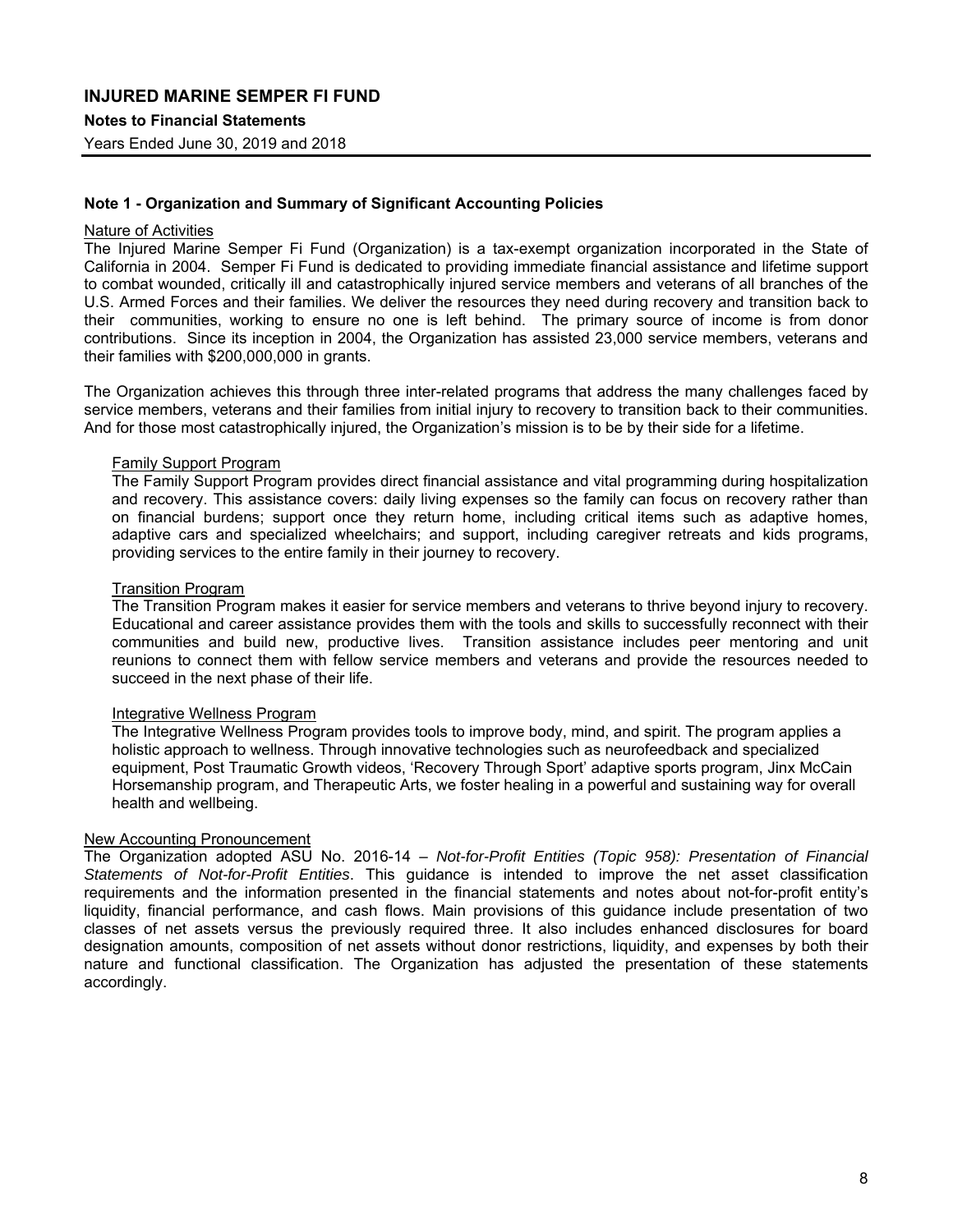## **Notes to Financial Statements**

Years Ended June 30, 2019 and 2018

#### **Note 1 - Organization and Summary of Significant Accounting Policies, continued**

### Financial Statement Presentation

The financial statements of the Organization have been prepared in accordance with U.S. generally accepted accounting principles (US GAAP), which require the Organization to report information regarding its financial position and activities according to the following net asset classifications:

*Net assets without donor restrictions* – Net assets that are not subject to donor-imposed restrictions and may be expended for any purpose in performing the primary objectives of the Organization. These net assets may be used at the discretion of the Organization's management and the board of directors.

*Net assets with donor restrictions* – Net assets subject to stipulations imposed by donors, and grantors. Some donor restrictions are temporary in nature; those restrictions will be met by actions of the Organization or by the passage of time. Other donor restrictions are perpetual in nature, whereby the donor has stipulated the funds be maintained in perpetuity.

#### Use of Estimates

The preparation of financial statements in conformity with accounting principles generally accepted in the United States of America requires management to make estimates and assumptions that affect the reported amounts of assets and liabilities and disclosure of contingent assets and liabilities at the date of the financial statements, and the reported amounts of revenues and expenses during the reporting period. Actual results could differ from those estimates.

#### Fair Value of Financial Instruments

The Organization's financial instruments, none of which are held for trading purposes, include cash, investments, receivables, and accounts payable. The Organization estimates that the fair value of all of these nonderivative financial instruments at June 30, 2019 and 2018 approximates the aggregate carrying values of its financial instruments recorded in the accompanying statements of financial position.

#### Cash and Cash Equivalents

The Organization considers all highly liquid investments with an initial maturity of three months or less to be cash equivalents.

#### Accounts Receivable

Accounts receivable are recorded at estimated net realizable value. Receivables are written off when the Organization determines an account is uncollectible. There were no write-offs in the fiscal years ended June 30, 2019 and 2018. Past due status is determined based on a review of the amounts recorded and the expected collection of these amounts. No allowance for doubtful accounts is deemed necessary as of June 30, 2019 and 2018 as management has determined that all amounts are deemed collectible.

#### Investments

Realized and unrealized gains and losses are included in the change in net assets in the accompanying statements of activities and changes in net assets. Investment income and gains restricted by a donor are reported as increases in net assets with donor restrictions until they are appropriated for use in accordance with the agreements.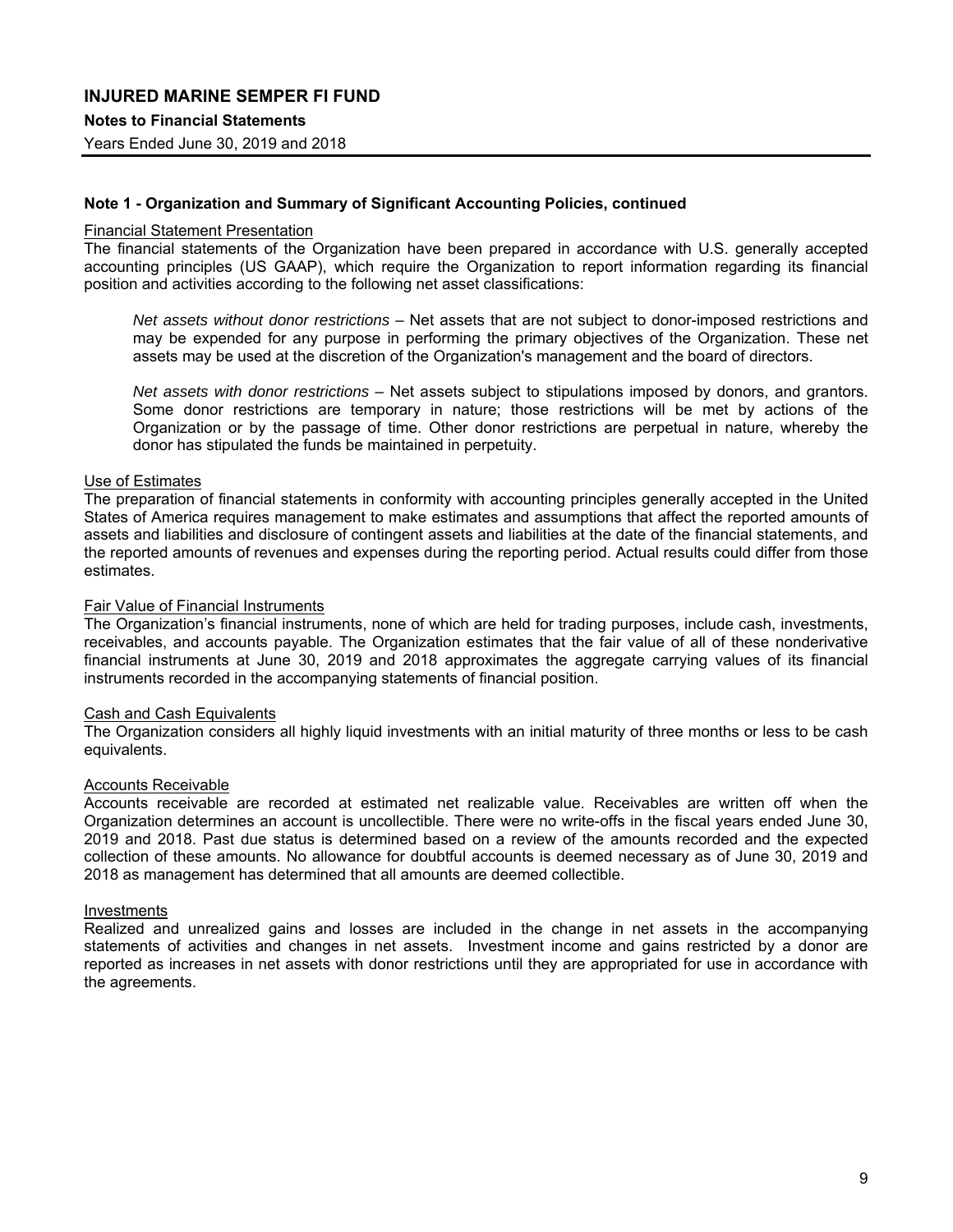# **Note 1 - Organization and Summary of Significant Accounting Policies, continued**

# Unconditional Promises to Give

When a donor has unconditionally promised to contribute funds to the Organization in future periods, the Organization recognizes an unconditional promise to give. Promises to give expected to be collected within one year are recorded as support and a receivable at net realizable value. Promises to give expected to be collected in future years are recorded as support and a receivable at the present value of expected future cash flows. Discounts on those amounts are computed using interest rates applicable to the years in which the promises are received. Amortization of discounts is included in contribution revenue.

An allowance for uncollectible pledges receivable, if any, is provided based upon management's judgment, including such factors as prior collection history, type of contribution and nature of fundraising activity. No allowance for doubtful promises to give is deemed necessary as of June 30, 2019 and 2018 as management has determined all amounts are deemed collectible.

# Prepaid Expenses

Prepaid expenses include items such as insurance, promotional and educational materials, event costs and other items to be used in future periods. Purchased items are valued at the lower of cost (first-in, first-out method) or market. Prepaid expenses also include gift cards and computer equipment that are purchased or donated for distribution as grants to service members. Donated items are recorded at the estimated fair market value at the date of the gift.

# Property and Equipment

The Organization capitalizes all expenditures for property, equipment, software, and website design equal to or in excess of \$1,000. Equipment and improvements are recorded at cost or at estimated fair value at date of gift if donated. Expenditures for maintenance and repairs are charged against operations. Depreciation and amortization is provided on a straight-line basis over the estimated useful lives of the assets of two to five years.

# Revenue Recognition

*Contributions -* Contributions received are recorded as net assets without donor restrictions or net assets with donor restrictions, depending on the existence and/or nature of any donor-imposed restrictions. Donor restricted contributions are reported as an increase in net assets with donor restrictions, depending on the nature of restriction. When a restriction expires (that is, when a stipulated time restriction ends or purpose restriction is accomplished), net assets with donor restrictions are reclassified to net assets without donor restrictions and reported in the statements of activities as net assets released from restrictions.

*In-kind contributions* – In-kind contributions consist of donated use of facilities, donated assets, donated supplies and donated services. Donated services are recognized in the statements of activities if the services (a) create or enhance nonfinancial assets or (b) require specialized skills, are performed by people with those skills, and would otherwise be purchased by the Organization.

# Functional Allocation of Expenses

The financial statements report certain categories of expenses that are attributable to more than one program or supporting function. Therefore, these expenses are allocated on a reasonable basis that is consistently applied, as follows. Employee wages, benefits and taxes are allocated based on each person's job duties. Office rent and expenses and communication systems are allocated using the overall employee allocation. Travel, professional services, postage and delivery, other business costs, and educational and promotional are allocated based on the purpose of each expenditure. Donation processing is allocated to Management and General except for costs for peer-to-peer fundraising websites that are allocated to fundraising. Depreciation is allocated based on the purpose and usage of each asset.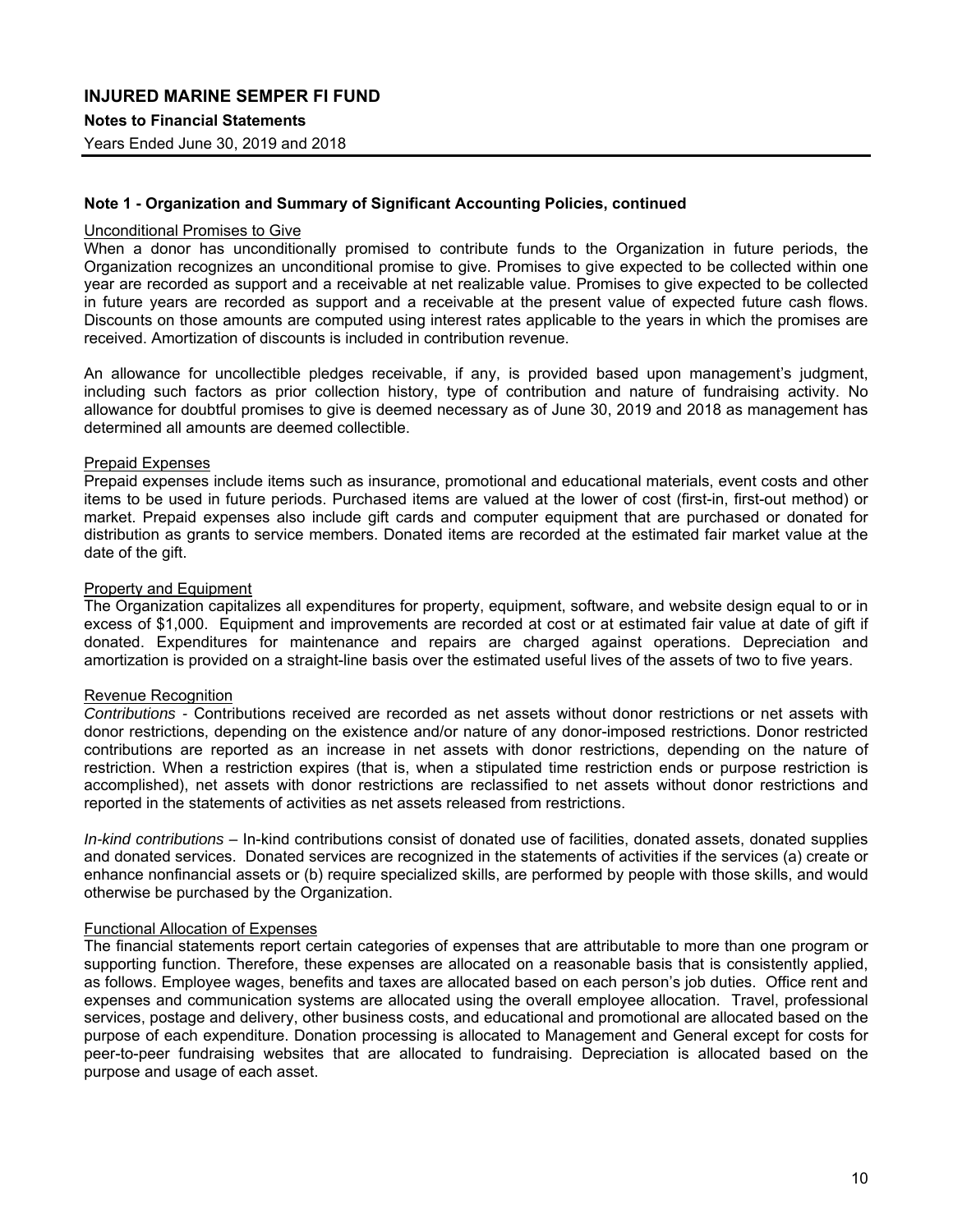## **Notes to Financial Statements**

Years Ended June 30, 2019 and 2018

## **Note 1 - Organization and Summary of Significant Accounting Policies, continued**

### Income Taxes

The Organization is exempt from federal income tax under Section 501(c)(3) of the Internal Revenue Code and from California franchise and income tax under section 23701(d) of the Revenue and Taxation code. The Organization is not subject to income tax except for taxes on the receipt of income, if any, which is unrelated to the Organization's tax-exempt purpose. The Organization had no unrelated income as of June 30, 2019 and 2018.

The Organization follows accounting standards generally accepted in the United States of America related to the recognition of uncertain tax positions. The Organization recognizes accrued interest and penalties associated with uncertain tax positions as part of the statement of activities, when applicable. Management has determined that the Organization has no uncertain tax positions at June 30, 2019 and 2018 and therefore, no amounts have been accrued.

#### **Reclassifications**

The reporting of net assets as of June 30, 2018 has been reclassified to align with the current year presentation due to the implementation of ASU 2016-14 as noted above. There was no impact on ending net assets or changes in net assets from these reclassifications. There was also a reclassification of expenses as of June 30, 2018 to agree to the presentation for the year ended June 30, 2019. There was no change to total expenses as a result of this reclassification.

#### Subsequent Events

The Organization has evaluated subsequent events through November 25, 2019, which is the date the financial statements were available to be issued.

## **Note 2 - Liquidity and Availability**

The Organization maintains a Liquidity Management Plan and also an Investment Policy that strive to balance the goals of (1) making sufficient funds available to meet near-term expenses, while (2) investing in securities with diversified risk, reasonable return and high marketability.

Funds for near-term expenses are maintained in a combination of cash and short-term, highly rated fixed income securities. The remaining funds are invested in a combination of longer-term fixed income securities and equities with the goal of providing a higher rate of return as compared to the near-term investments.

The Organization's board establishes investment policy guidelines. Implementation of these guidelines and the resultant investing of funds is performed by a professional, outside investment manager. As part of the annual budget process, the board reviews management's estimates of projected revenues and expenses, cash flow, and financial assets for the coming fiscal year to determine near-term and longer-term funding requirements. An important consideration in the review process is the highly seasonal nature of the Organization's donations, which causes the Organization to need highly liquid funds available for much of the year.

The following reflects the Organization's financial assets as of the balance sheet date, reduced by amounts not available for general use because of contractual or donor-imposed restriction within one year of the balance sheet date. Amounts already appropriated form the donor-restricted endowment for general expenditure within one year of the balance sheet date have not been subtracted as unavailable.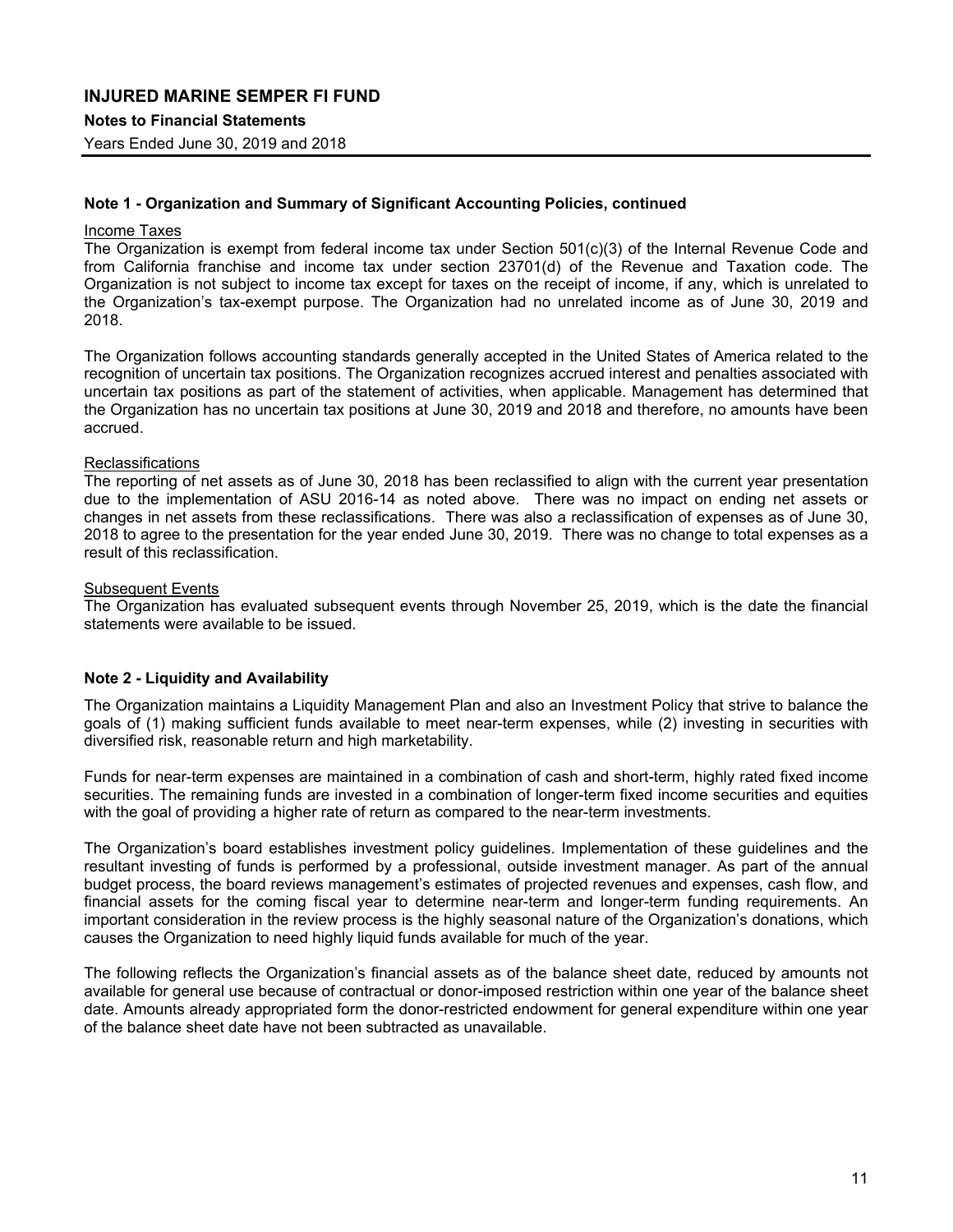# **Notes to Financial Statements**

Years Ended June 30, 2019 and 2018

# **Note 2 - Liquidity and Availability, continued**

|                                                                     |    | 2019          | 2018        |
|---------------------------------------------------------------------|----|---------------|-------------|
| Cash and cash equivalents                                           | \$ | 1,061,197 \$  | 828,788     |
| Accounts receivable                                                 |    | 110.167       | 124,507     |
| Investments                                                         |    | 23,039,675    | 20,250,944  |
| Unconditional promises to give                                      |    | 6,850,000     | 7,350,000   |
| <b>Total Financial Assets</b>                                       |    | 31,061,039    | 28,554,239  |
| Less amounts not available to be used within one year:              |    |               |             |
| Donor restricted endowment funds held in perpetuity                 |    | (3,273,691)   | (3,273,691) |
| Unconditional promise to give payable in future years               |    |               | (500,000)   |
| Endowment earnings unavailable due to spending limits               |    | (14, 742)     | (1,003)     |
| Financial Assets Available for General Expenditures Within One Year | S  | 27,772,606 \$ | 24,779,545  |

# **Note 3 - Fair Value and Investments**

Fair value accounting standards define fair value, establish a framework for measuring fair value, outline a fair value hierarchy based on inputs used to measure fair value and enhance disclosure requirements for fair value measurements. The fair value hierarchy distinguishes between market participant assumptions based on market data obtained from sources independent of the reporting entity (observable inputs that are classified within Level 1 or 2 of the hierarchy) and the reporting entity's own assumptions about market participant assumptions (unobservable inputs classified within Level 3 of the hierarchy).

Level 1 inputs are quoted prices in active markets for identical investments that the investment manager has the ability to access at the measurement date.

Level 2 inputs are inputs other than quoted prices included within Level 1 that are observable for the investment, either directly or indirectly.

Level 3 inputs are unobservable inputs for the investment.

A financial instrument's categorization within the valuation hierarchy is based upon the lowest level of input that is significant to the fair value measurement.

The following is a description of the valuation methodologies used for assets measured at fair value. There have been no changes in the methodologies used at June 30, 2019 and 2018.

Cash and equivalents: Reported at cost plus earned interest, which approximates market prices.

Equity and bond mutual funds and exchange traded funds (ETF): Valued at the closing price reported on the active market on which the individual securities are traded.

Corporate bonds: Valued at fair value by discounting the related cash flows based on current yields of similar instruments with comparable characteristics, as provided by a third party using computerized valuation formula. If quoted market prices are not available, then fair market values are estimated using the most recent bid prices in the over-the-counter market in which the individual securities are traded and adjusted for other factors, such as interest rates, credit, etc., as determined by the broker and/or custodian.

Certificates of deposit: Reported at cost plus earned interest, which approximates market prices.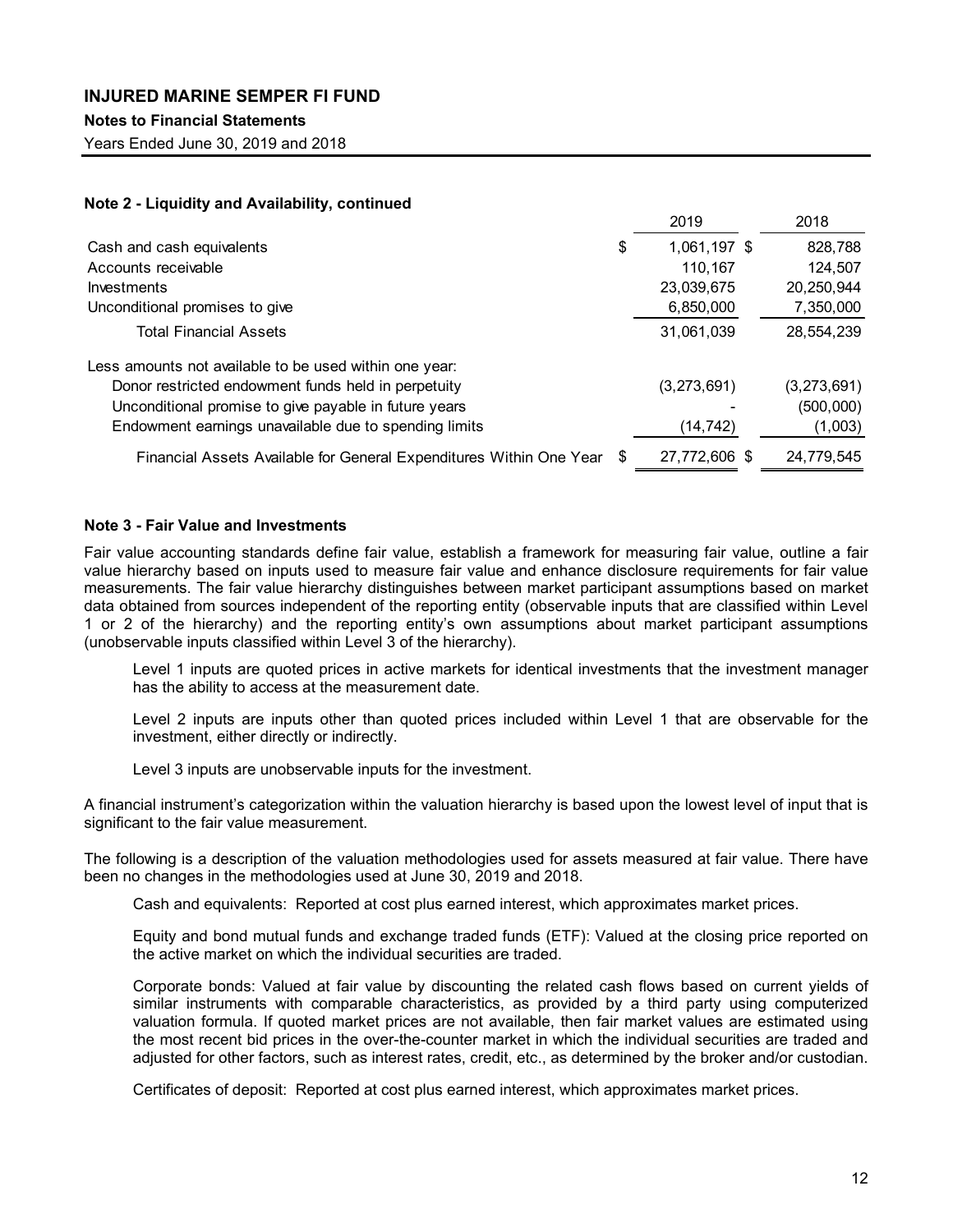# **Note 3 - Fair Value and Investments, continued**

The fair market value of investments is categorized as follows:

|                                      | Assets at Fair Value as of June 30, 2019 |            |               |                    |    |         |            |
|--------------------------------------|------------------------------------------|------------|---------------|--------------------|----|---------|------------|
|                                      |                                          | Level 1    |               | Level <sub>2</sub> |    | Level 3 | Total      |
| Cash and cash equivalents            | \$                                       | 1,551,606  | $\sqrt[6]{2}$ |                    | \$ | \$      | 1,551,606  |
| <b>Equity Mutual Funds and ETFs:</b> |                                          |            |               |                    |    |         |            |
| Large blend                          |                                          | 1,401,443  |               |                    |    |         | 1,401,443  |
| Large blend ETF                      |                                          | 1,286,556  |               |                    |    |         | 1,286,556  |
| Large value ETF                      |                                          | 870,648    |               |                    |    |         | 870,648    |
| Mid-cap blend ETF                    |                                          | 528,070    |               |                    |    |         | 528,070    |
| Foreign large value                  |                                          | 524,044    |               |                    |    |         | 524,044    |
| Large growth                         |                                          | 453,903    |               |                    |    |         | 453,903    |
| Small blend                          |                                          | 333,491    |               |                    |    |         | 333,491    |
| Large value                          |                                          | 318,690    |               |                    |    |         | 318,690    |
| Real estate                          |                                          | 298,281    |               |                    |    |         | 298,281    |
| Small value                          |                                          | 277,403    |               |                    |    |         | 277,403    |
| Diversified emerging markets         |                                          | 275,310    |               |                    |    |         | 275,310    |
| <b>Utilities ETF</b>                 |                                          | 273,239    |               |                    |    |         | 273,239    |
| Other                                |                                          | 266,957    |               |                    |    |         | 266,957    |
| Foreign large blend                  |                                          | 256,619    |               |                    |    |         | 256,619    |
| Foreign small value                  |                                          | 240,943    |               |                    |    |         | 240,943    |
| Small blend ETF                      |                                          | 214,458    |               |                    |    |         | 214,458    |
| Global real estate                   |                                          | 199,573    |               |                    |    |         | 199,573    |
| Certificates of deposit              |                                          |            |               | 338,624            |    |         | 338,624    |
| Corporate bonds                      |                                          |            |               | 5,244              |    |         | 5,244      |
| Bond Mutual Funds and ETFs:          |                                          |            |               |                    |    |         |            |
| Short-term bond                      |                                          | 6,579,679  |               |                    |    |         | 6,579,679  |
| Intermediate term bond               |                                          | 2,643,624  |               |                    |    |         | 2,643,624  |
| World bond                           |                                          | 1,930,907  |               |                    |    |         | 1,930,907  |
| Inflation protected bond             |                                          | 1,305,290  |               |                    |    |         | 1,305,290  |
| Emerging market ETF bond             |                                          | 665,073    |               |                    |    |         | 665,073    |
|                                      | \$                                       | 22,695,807 | \$            | 343,868            | \$ | \$      | 23,039,675 |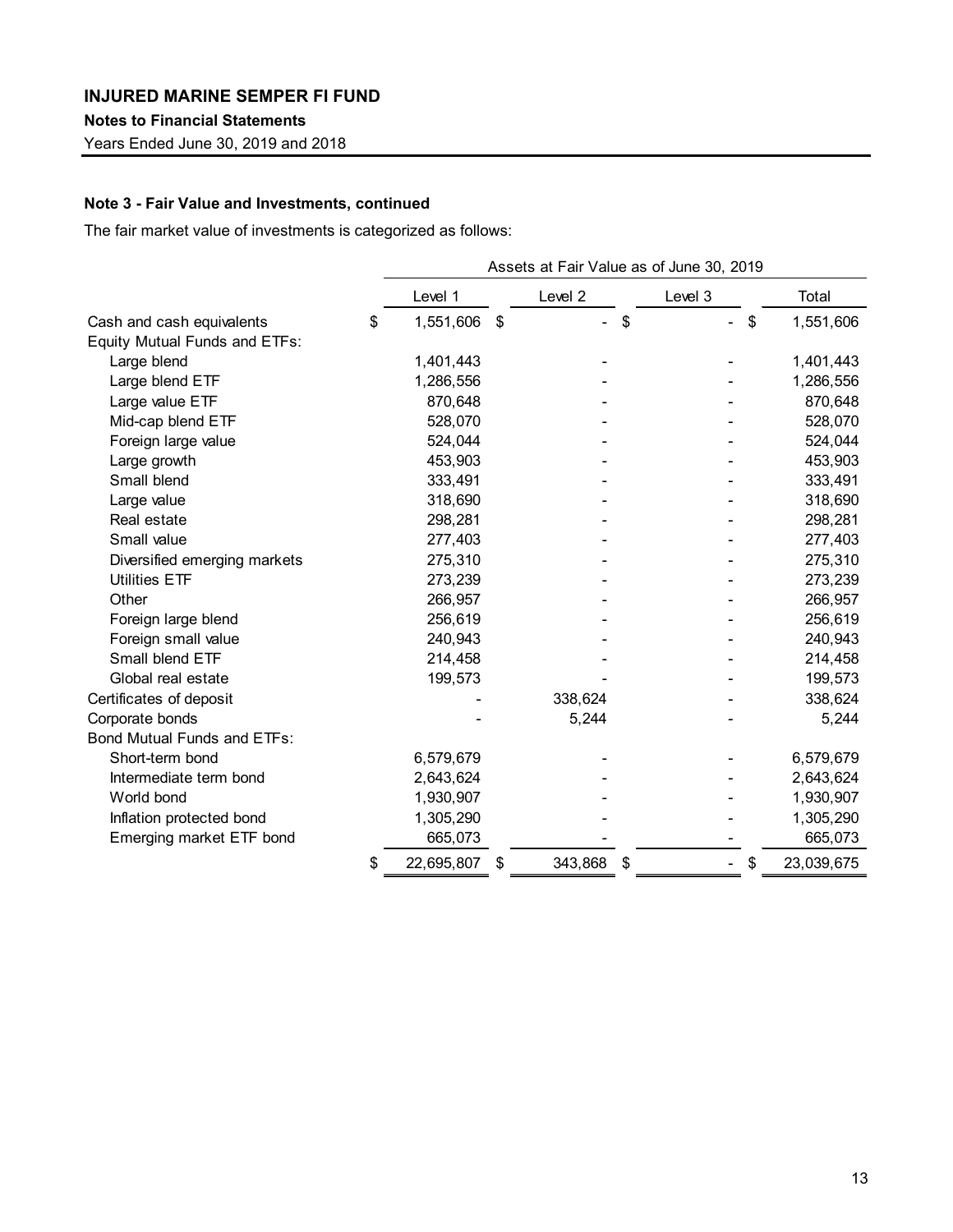**Notes to Financial Statements** 

Years Ended June 30, 2019 and 2018

## **Note 3 - Fair Value and Investments, continued**

|                               | Assets at Fair Value as of June 30, 2018 |    |                    |    |         |            |  |  |
|-------------------------------|------------------------------------------|----|--------------------|----|---------|------------|--|--|
|                               | Level 1                                  |    | Level <sub>2</sub> |    | Level 3 | Total      |  |  |
| Cash and cash equivalents     | \$<br>1,762,875                          | \$ |                    | \$ | \$      | 1,762,875  |  |  |
| Equity Mutual Funds and ETFs: |                                          |    |                    |    |         |            |  |  |
| Large blend                   | 1,222,860                                |    |                    |    |         | 1,222,860  |  |  |
| Large blend ETF               | 1,177,716                                |    |                    |    |         | 1,177,716  |  |  |
| Large value ETF               | 801,589                                  |    |                    |    |         | 801,589    |  |  |
| Foreign large value           | 515,848                                  |    |                    |    |         | 515,848    |  |  |
| Mid-cap blend ETF             | 515,634                                  |    |                    |    |         | 515,634    |  |  |
| Large growth                  | 376,584                                  |    |                    |    |         | 376,584    |  |  |
| Small blend                   | 323,007                                  |    |                    |    |         | 323,007    |  |  |
| Small value                   | 279,740                                  |    |                    |    |         | 279,740    |  |  |
| Large value                   | 274,353                                  |    |                    |    |         | 274,353    |  |  |
| Real estate                   | 273,030                                  |    |                    |    |         | 273,030    |  |  |
| Europe ETF                    | 259,673                                  |    |                    |    |         | 259,673    |  |  |
| Diversified emerging markets  | 209,425                                  |    |                    |    |         | 209,425    |  |  |
| Small blend ETF               | 172,019                                  |    |                    |    |         | 172,019    |  |  |
| Foreign large blend           | 167,105                                  |    |                    |    |         | 167,105    |  |  |
| Global real estate            | 164,010                                  |    |                    |    |         | 164,010    |  |  |
| Foreign small value           | 152,623                                  |    |                    |    |         | 152,623    |  |  |
| Other                         | 244,896                                  |    |                    |    |         | 244,896    |  |  |
| Certificates of deposit       |                                          |    | 204,888            |    |         | 204,888    |  |  |
| Corporate bonds               |                                          |    | 122,232            |    |         | 122,232    |  |  |
| Bond Mutual Funds and ETFs:   |                                          |    |                    |    |         |            |  |  |
| Short-term bond               | 5,191,867                                |    |                    |    |         | 5,191,867  |  |  |
| Intermediate term bond        | 2,201,471                                |    |                    |    |         | 2,201,471  |  |  |
| World bond                    | 1,638,427                                |    |                    |    |         | 1,638,427  |  |  |
| Inflation protected bond      | 1,101,705                                |    |                    |    |         | 1,101,705  |  |  |
| Emerging market ETF bond      | 558,350                                  |    |                    |    |         | 558,350    |  |  |
| Corporate ETF bond            | 339,017                                  |    |                    |    |         | 339,017    |  |  |
|                               | \$<br>19,923,824                         | \$ | 327,120            | \$ | \$<br>÷ | 20,250,944 |  |  |

# **Note 4 - Unconditional Promises to Give**

Unconditional promises to give consist of the following at June 30:

|                          | 2019                     | 2018      |
|--------------------------|--------------------------|-----------|
| Due within one year      | 6.850.000 \$             | 6,850,000 |
| Due in one to five years | $\overline{\phantom{a}}$ | 500,000   |
|                          | $6,850,000$ \$           | 7,350,000 |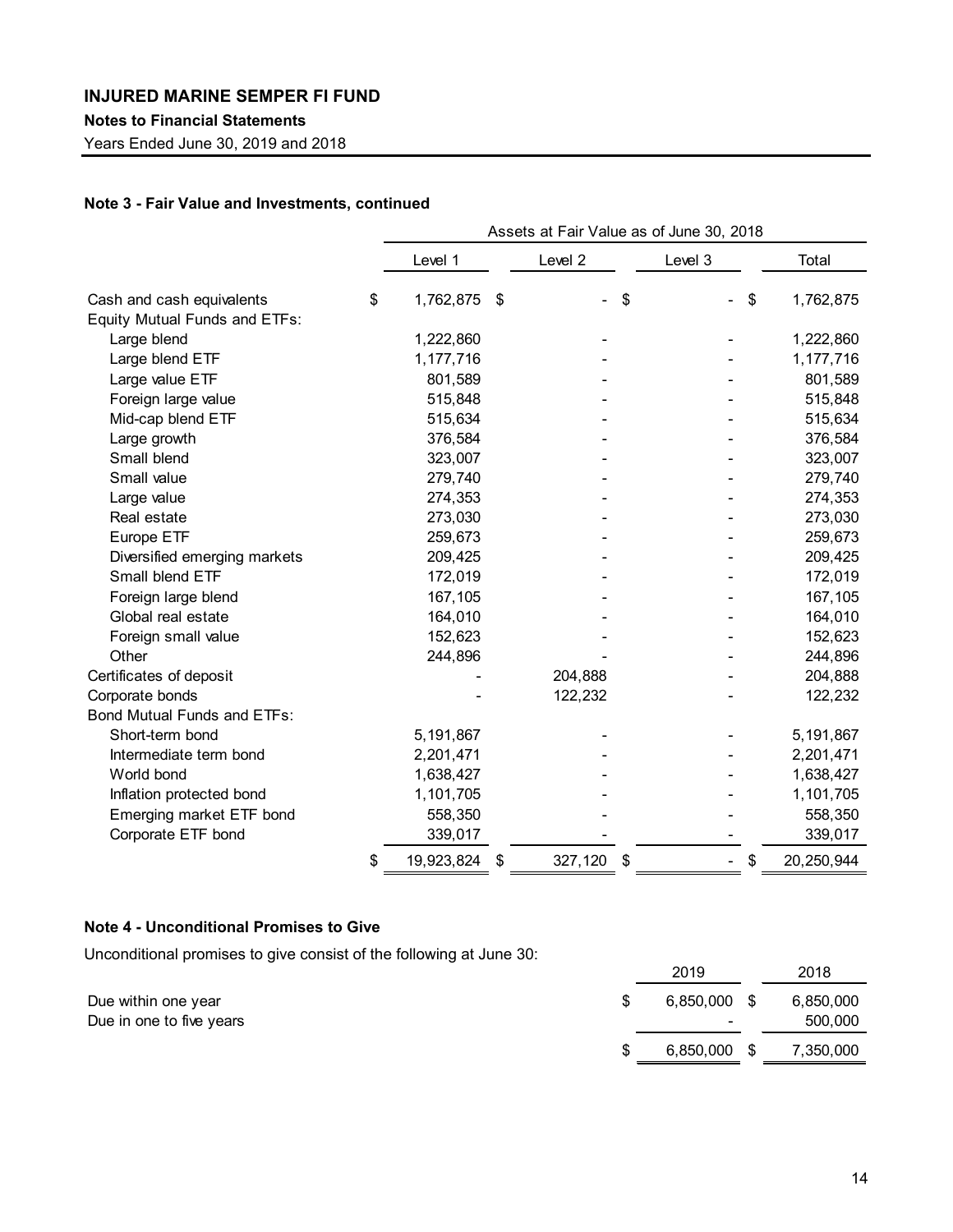## **Note 5 - Property and Equipment**

Property and equipment consists of the following at June 30:

|                                | <b>ZU 19</b>  |      | 2018       |
|--------------------------------|---------------|------|------------|
| Software                       | \$<br>74,141  | - \$ | 64,141     |
| Office furniture and equipment | 162,744       |      | 359,481    |
| Website development            | 408,969       |      | 295,389    |
|                                | 645,854       |      | 719,011    |
| Less accumulated depreciation  | (386, 984)    |      | (433, 409) |
|                                | 258,870       |      | 285,602    |
| Construction in progress       |               |      | 79,059     |
|                                | \$<br>258,870 | - \$ | 364,661    |
|                                |               |      |            |

2019 2018

Depreciation expense was \$150,091 and \$125,191 for the years ended June 30, 2019 and 2018, respectively.

## **Note 6 - Net Assets**

Net assets with donor restrictions are restricted for the following purposes or periods:

|                                               | 2019               | 2018             |
|-----------------------------------------------|--------------------|------------------|
| Subject to expenditure for specific purposes: |                    |                  |
| Housing                                       | \$<br>1,957,383 \$ | 1,883,864        |
| <b>Transition Assistance</b>                  | 1,092,453          | 1,922,352        |
| <b>Family Support</b>                         | 886,536            | 695,784          |
| <b>Visiting Nurses</b>                        | 479,731            |                  |
| Service Branch                                | 457,803            | 255,535          |
| All other                                     | 403,385            | 313,842          |
| <b>Vietnam Veterans</b>                       | 247,756            | 100,000          |
| <b>Adaptive Equipment</b>                     | 137,012            | 130,552          |
| Geographic                                    | 32,988             | 500              |
| <b>Boston Marathon Bombing Survivors</b>      | 5,111              | 6,641            |
|                                               | 5,700,158          | 5,309,070        |
| Subject to the passage of time:               |                    |                  |
| Unconditional Promise to Give                 | 4,000,000          | 4,000,000        |
| Perpetual in nature:                          |                    |                  |
| Endowment - Grants Only, Branch Specific      | 3,064,691          | 3,064,691        |
| <b>General Endowment</b>                      | 209,000            | 209,000          |
|                                               | 3,273,691          | 3,273,691        |
| Net Assets with Donor Restrictions            | \$<br>12,973,849   | \$<br>12,582,761 |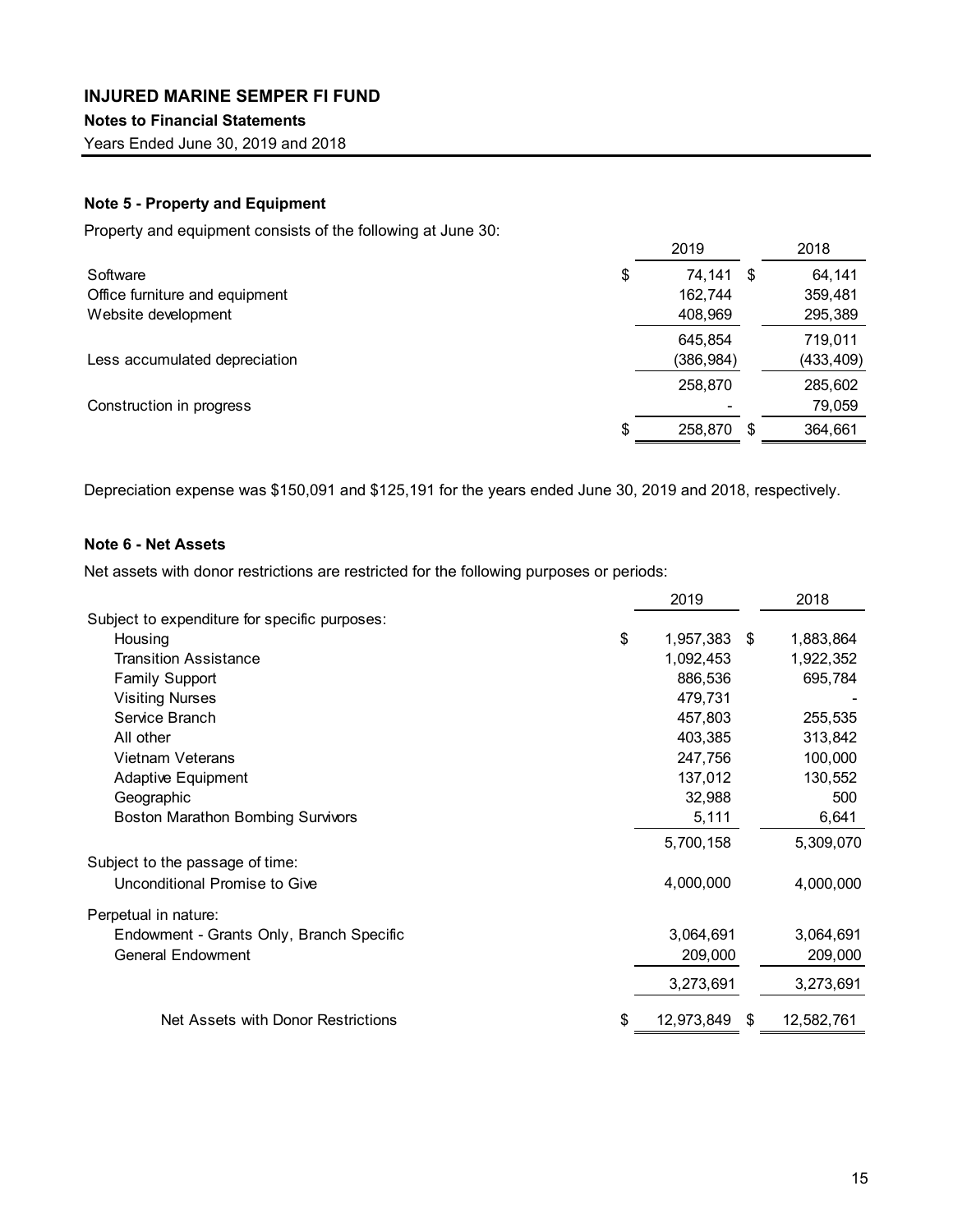## **Note 6 - Net Assets, continued**

Net assets were released from donor restrictions by incurring expenses satisfying the restricted purpose or by occurrence of the passage of time or other events specified by the donors as follows:

|                                               |     | 2019      |      | 2018       |
|-----------------------------------------------|-----|-----------|------|------------|
| Subject to expenditure for specific purposes: |     |           |      |            |
| Housing                                       | \$  | 2,123,339 | - \$ | 1,752,759  |
| <b>Transition Assistance</b>                  |     | 976,569   |      | 1,134,715  |
| <b>Family Support</b>                         |     | 1,112,231 |      | 912,753    |
| <b>Visiting Nurses</b>                        |     | 20,269    |      |            |
| Service Branch                                |     | 127,759   |      | 385,394    |
| All other                                     |     | 2,595,528 |      | 883,347    |
| Vietnam Veterans                              |     | 595.598   |      |            |
| PTSD/TBI/Medical                              |     | 285,156   |      | 452,529    |
| <b>Adaptive Equipment</b>                     |     | 247,883   |      | 136,405    |
| Geographic                                    |     | 153.272   |      | 215,849    |
| <b>Boston Marathon Bombing Survivors</b>      |     | 1,530     |      | 43,905     |
|                                               | \$. | 8,239,134 | \$   | 5,917,656  |
| Subject to the passage of time:               |     |           |      |            |
| Unconditional Promise to Give                 | \$  | 9,000,000 | -S   | 10,000,000 |

## **Note 7 - Endowment Funds**

The Organization's endowment consists of donor-restricted funds primarily established to support the Organization's operations and mission. As required by accounting principles generally accepted in the United States of America, net assets associated with endowment funds are classified and reported based on existence or absence of donor-imposed restrictions. The Organization classifies as net assets that are perpetual in nature the original value of amounts donated to the endowment.

The Organization has interpreted the enacted version of the Uniform Prudent Management of Institutional Funds Act of 2006 (UPMIFA) as requiring the preservation of the fair value of the original gift as of the gift date of the donor restricted endowment funds, absent explicit donor stipulations to the contrary. As a result of this interpretation, the Organization classifies as net assets that are perpetual in nature (1) the original value of gifts donated to the endowment (2) the original value of subsequent gifts donated to the endowment and (3) accumulations to the endowment made in accordance with the direction of the applicable donor gift instrument at the time the accumulation is added to the fund. The remaining portion of the donor-restricted endowment fund that is not classified as perpetual in nature is classified as purpose restricted net assets until those amounts are appropriated for expenditure by the Organization in a manner consistent with the standard of prudence prescribed by UPMIFA and the donor specified purposes.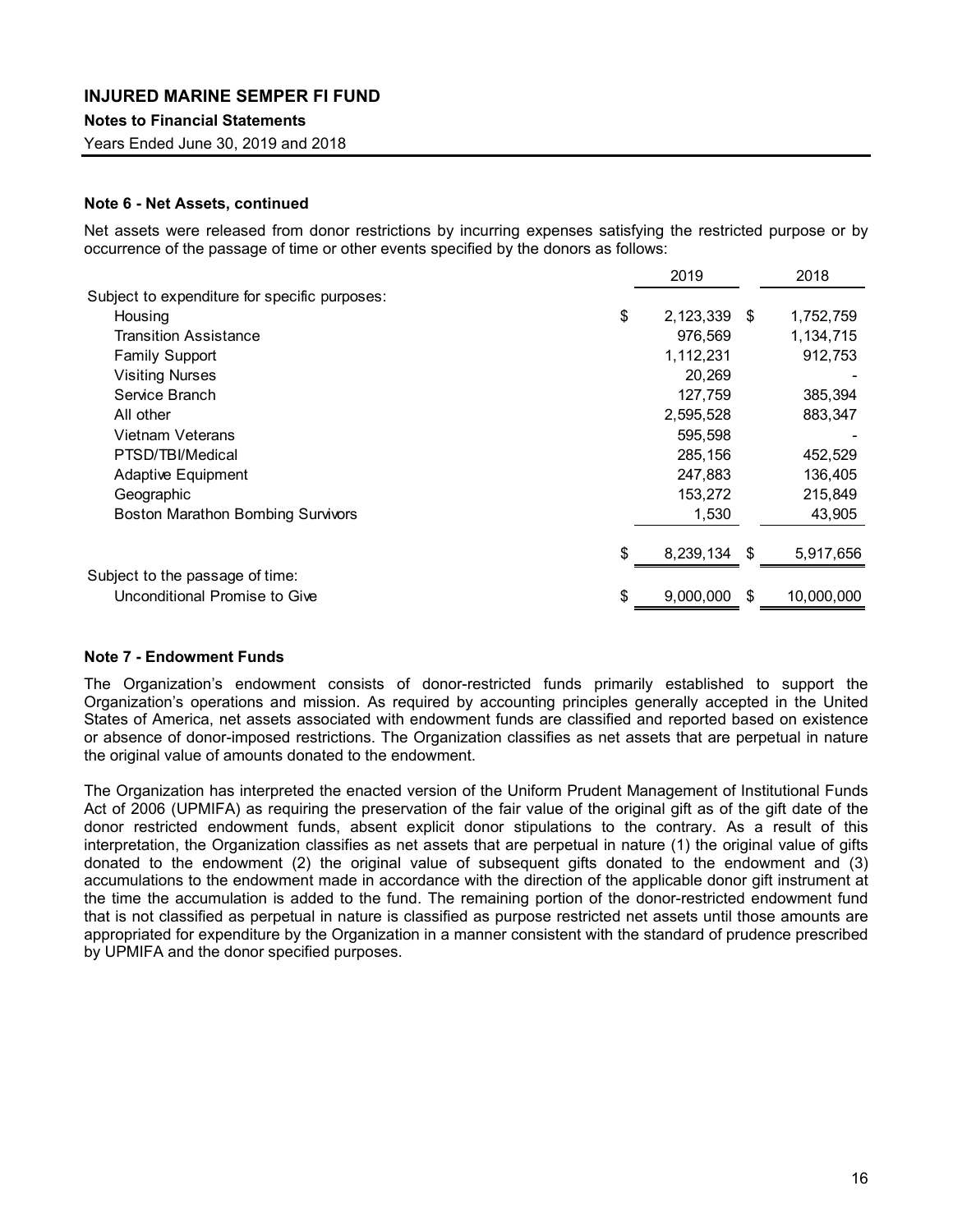## **Notes to Financial Statements**

Years Ended June 30, 2019 and 2018

### **Note 7 - Endowment Funds, continued**

In accordance with UPMIFA, the Organization considers the following factors in making a determination to appropriate or accumulate donor-restricted endowment funds:

- 1. The duration and preservation of the fund
- 2. The purposes of the Organization and the donor-restricted endowment fund
- 3. General economic conditions
- 4. The possible effect of inflation and deflation
- 5. The expected total return from income and the appreciation of investments
- 6. Other resources of the Organization
- 7. The investment policies of the Organization

From time to time, the fair value of the assets associated with individual donor-restricted endowment funds may fall below the level that the donor or UPMIFA requires the Organization to retain as a fund of perpetual duration. The Organization had no underwater endowments as of June 30, 2019 and 2018.

The Organization has adopted investment and spending policies for endowment funds that:

- 1. Preserve the capital: to seek to minimize the probability of loss of principal over the investment horizon of the portfolio relative to the market.
- 2. Long-term growth of capital: to seek long-term growth of principal.
- 3. Preservation of purchasing power: to seek returns in excess of the rate of inflation over the long-term investment horizon of the portfolio relative to the market.

The Organization's spending policy is to disburse funds available in accordance with donor restrictions to meet the current program needs of the Organization.

Endowment net assets composition by type of fund as of June 30, 2019 is as follows:

|                                                                              | Without<br>Donor<br><b>Restrictions</b> |    | With<br>Donor<br><b>Restrictions</b> |     | Total     |
|------------------------------------------------------------------------------|-----------------------------------------|----|--------------------------------------|-----|-----------|
| Donor-restricted funds:<br>Original donor-restricted gift amount required to |                                         |    |                                      |     |           |
| be maintained in perpetuity by donors                                        | \$<br>$\sim$                            | -S | 3,273,691                            | \$. | 3,273,691 |
| Accumulated investment gains                                                 |                                         |    | 497,630                              |     | 497,630   |
|                                                                              | \$<br>٠                                 |    | 3.771.321                            | \$. | 3,771,321 |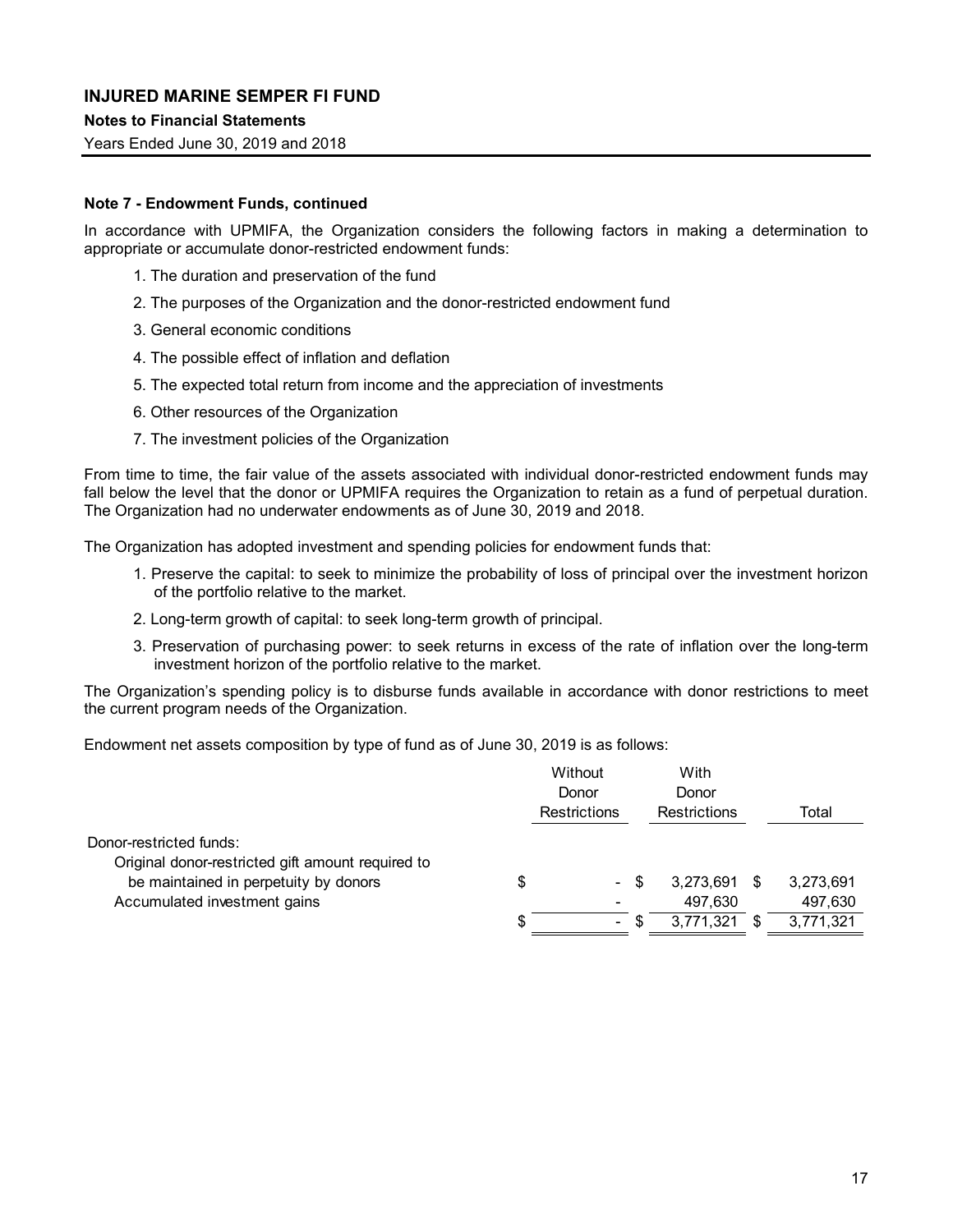# **Note 7 - Endowment Funds, continued**

Endowment net assets composition by type of fund as of June 30, 2018 is as follows:

|                                                   | Without      | With                |                 |
|---------------------------------------------------|--------------|---------------------|-----------------|
|                                                   | Donor        | Donor               |                 |
|                                                   | Restrictions | Restrictions        | Total           |
| Donor-restricted funds:                           |              |                     |                 |
| Original-donor restricted gift amount required to |              |                     |                 |
| be maintained in perpetuity by donors             | \$           | \$<br>3,273,691     | \$<br>3,273,691 |
| Accumulated investment gains                      |              | 280,436             | 280,436         |
|                                                   | \$           | 3,554,127           | \$<br>3,554,127 |
|                                                   |              |                     |                 |
| Changes in endowment net assets is as follows:    | Without      | With                |                 |
|                                                   | Donor        | Donor               |                 |
|                                                   | Restrictions | <b>Restrictions</b> | Total           |
|                                                   |              |                     |                 |
| Endowment, June 30, 2017                          | \$           | \$<br>3,295,859     | \$<br>3,295,859 |
| Contributions                                     |              | 50,000              | 50,000          |
| Investment earnings, net of fees                  |              | 298,268             | 298,268         |
| Amounts appropriated for expenditure              |              | (90,000)            | (90,000)        |
| Endowment, June 30, 2018                          |              | 3,554,127           | 3,554,127       |
| Contributions                                     |              |                     |                 |
| Investment earnings, net of fees                  |              | 228,634             | 228,634         |
| Amounts appropriated for expenditure              |              | (11, 440)           | (11, 440)       |
| Endowment, June 30, 2019                          | \$           | 3,771,321           | \$<br>3,771,321 |

# **Note 8 - Allocation of Joint Costs**

In fulfilling its mission, the Organization conducts various special events and prepares numerous educational materials. The costs associated with these activities sometimes include so-called "joint costs" or costs that include both program as well as fundraising or general and administrative elements. Management reviews each such activity to determine the appropriate accounting treatment based upon the purpose of the activity, the audience to which the activity is directed and the content of the materials utilized.

Joint costs were allocated as follows for the year ended June 30:

|                  | 2019             |      | 2018    |
|------------------|------------------|------|---------|
| Program services | \$<br>141,775 \$ |      | 192,699 |
| Fundraising      | 81.604           |      | 84,679  |
|                  | 223,379          | - \$ | 277,378 |